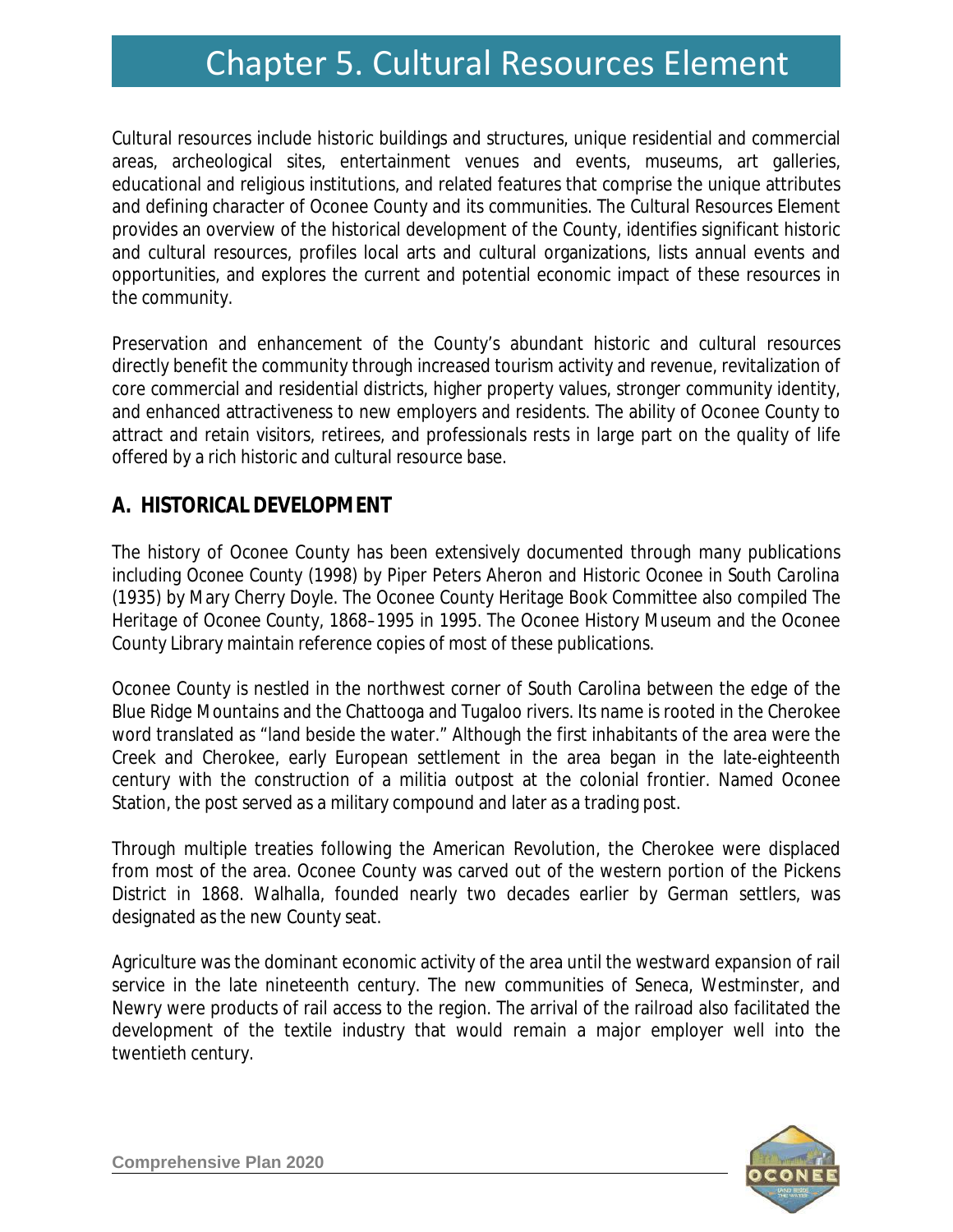Following the Second World War, major infrastructure projects prompted additional changes in the County's economy. The construction of the national Interstate system included a segment of Interstate 85 in the southeastern corner of the County, opening both industry and resident access to new opportunities in surrounding counties and neighboring states. A series of dam projects for power generation resulted in the creation of Lakes Hartwell, Keowee, and Jocassee. In addition to producing the energy to support growth in the region, these new lakes became valuable recreational assets.

# **B. HISTORIC RESOURCES**

Small towns and rural communities with attractive cultural, scenic, and historical resources are among the fastest growing heritage tourism and retirement destinations. The historic and cultural resources of Oconee County and its communities contribute to the appeal of the area as a retirement destination, a desirable place to work and live, and a growing tourist destination. These local resources warrant special consideration in the comprehensive planning process to protect their unique character from development pressures and neglect. Protection of the County's historical and architectural resources requires an active partnership among public and private property owners, local governments, and State and Federal agencies.

### **1. National Register Listings**

South Carolina has more than 1,400 listings in the National Register, with 160 historic districts statewide. The *National Register of Historic Places* is the nation's official list of historic and cultural resources formally deemed worthy of preservation. Authorized by the *Historic Preservation Act of 1966*, the National Register is the foundation of a national effort to identify, evaluate and protect irreplaceable architectural and archeological resources. Under the oversight of the National Park Service of the U.S. Department of the Interior, the Register listing includes buildings, structures, districts, sites and objects that qualify as significant in the context of American history, architecture, engineering, culture and archaeology. The benefits of National Register listing include wide recognition of a property's significance, consideration and review in the federally-assisted project planning process, eligibility for federal tax benefits for rehabilitation and easements, and eligibility for federal and state historic preservation grants.

National Register listings can be achieved for larger *historic districts* that contain broader areas of multiple historic properties that have collective significance, for *individual* properties that meet the criteria, and for *landmark* sites that represent historical significance at a level greater than local and regional interest.

Historic districts can be designated to protect larger areas of historic properties and landscapes from adverse impacts of development. National Register criteria for historic districts require that the majority of the components that comprise a district's historic character have integrity, though alone they may be individually undistinguished. There are currently four designated historic districts in Oconee County. Table 5-1 profiles these historic districts shown on Map 5-1.

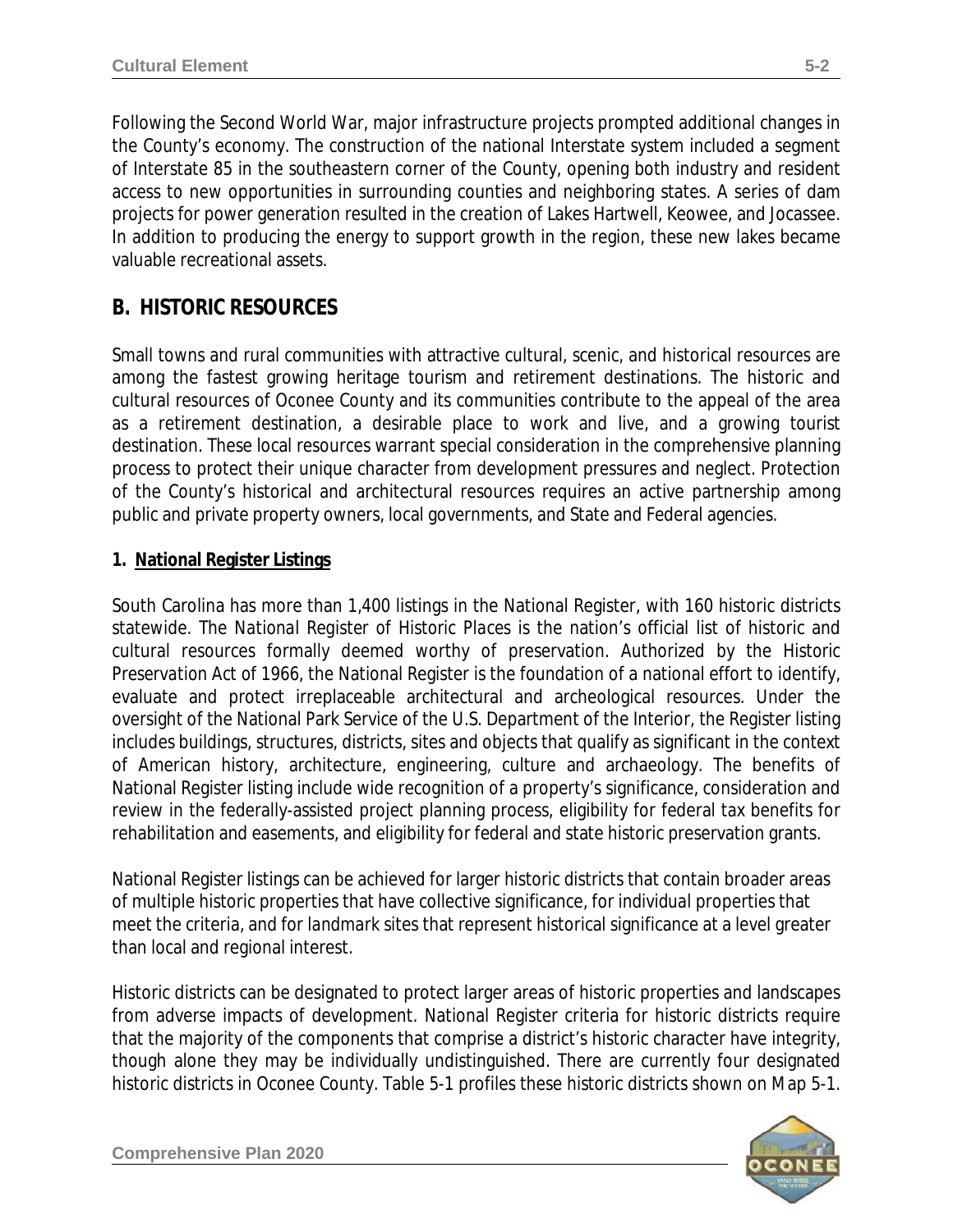Although each historic district has multiple contributing properties, there are also numerous individual National Register sites located outside of these districts. (Table 5-2 and Map 5-1).

| ID             | <b>District</b>          | Significance                                                                                     | <b>Listed</b> |  |  |
|----------------|--------------------------|--------------------------------------------------------------------------------------------------|---------------|--|--|
| D1             | <b>Newry</b>             | Turn of the century textile mill village built between 1893 and 1910 in the Little               | 1982          |  |  |
|                | <b>Historic District</b> | River Valley. Contains 118 properties including the Courtenay Mill complex,                      |               |  |  |
|                |                          | mill office, company store, post office, village church, and workers residences.                 |               |  |  |
|                |                          | Located within a 250-acre area. A typical New England textile factory design                     |               |  |  |
|                |                          | attributed to W.B.S. Whaley.                                                                     |               |  |  |
| D <sub>2</sub> | Oconee State             | Product of Great Depression era efforts of the Civilian Conservation Corps                       | 2004          |  |  |
|                | Park District            | (CCC) to protect natural areas through park construction while providing job                     |               |  |  |
|                |                          | opportunities for unemployed American men. Contains 63 contributing and 60                       |               |  |  |
|                |                          | non-contributing resources arranged around a man-made lake. Includes                             |               |  |  |
|                |                          | vacation cabins, bathhouse, central administrative building, two residences                      |               |  |  |
|                |                          | and two picnic shelters.                                                                         |               |  |  |
| D <sub>3</sub> | Ram Cat Alley            | Example of architectural and commercial development around the growth of                         |               |  |  |
|                | <b>Historic District</b> | the railroad in a small South Carolina town. Intact public, commercial, and                      |               |  |  |
|                | (Seneca)                 | social center, consisting of 21 commercial buildings in downtown Seneca.                         |               |  |  |
|                |                          | Eighteen contributing buildings constructed from 1887 to 1930.                                   |               |  |  |
| D4             | Seneca Historic          | District is made up of two areas that include three churches and 20 homes in a                   | 1974          |  |  |
|                | <b>District</b>          | variety of architectural designs which produce a cohesive and homogenous                         | and<br>1987   |  |  |
|                | (Seneca)                 | unit. Included are examples of late 19 <sup>th</sup> century domestic architecture, pre-         |               |  |  |
|                |                          | World War I dwellings, mid-1920s houses, and church architecture of the first                    |               |  |  |
|                |                          | half of the 20 <sup>th</sup> century. Architectural styles include Victorian, Classical Revival, |               |  |  |
|                |                          | Bungalow, Tudor Revival, and Four-Square.                                                        |               |  |  |

| Table 5-1. National Register Districts in Oconee County |  |  |  |
|---------------------------------------------------------|--|--|--|
|                                                         |  |  |  |

*Source: National Register of Historic Places, 2019*

#### **Table 5-2. National Register Sites in Oconee County**

| ID             | <b>Property/Site</b> | Significance                                                                       | <b>Listed</b> |  |  |
|----------------|----------------------|------------------------------------------------------------------------------------|---------------|--|--|
| S <sub>1</sub> | Alexander-           | Provides an upcountry pioneer architectural link between the present and Old       | 1972          |  |  |
|                | Cannon-Hill          | Pickens. Built in 1831 on a plantation at the edge of Old Pickens, the house was   |               |  |  |
|                | house                | moved to its new location in 1972 to conform to Atomic Energy Commission           |               |  |  |
|                | (Seneca)             | regulations. Acquired by Duke Power in the 1960s.                                  |               |  |  |
| S <sub>2</sub> | <b>Ellicott Rock</b> | Inscribed in 1813 as part of survey to settle a state boundary dispute.            | 1974          |  |  |
|                | (Salem)              | Recognized as the fixed common corner of North Carolina, South Carolina, and       |               |  |  |
|                |                      | Georgia. Located on the east bank of the Chattooga River.                          |               |  |  |
| S <sub>3</sub> | <b>Faith Cabin</b>   | Significant for its role in African American education and social history in South | 2012          |  |  |
|                | Library              | Carolina. Constructed in 1937 with support of Oberlin College, it is one of only   |               |  |  |
|                | (Seneca)             | two remaining free-standing Faith Cabin Libraries in the State and the only        |               |  |  |
|                |                      | remaining building from the Seneca Junior College campus.                          |               |  |  |
| S <sub>4</sub> | Keil Farm            | Antebellum farm house (ca. 1850) symbolizing the role of a German immigrant        | 1998          |  |  |
|                | (Walhalla)           | family in the settlement and development of Walhalla and Oconee County.            |               |  |  |
|                |                      | Consists of frame farm house and six outbuildings.                                 |               |  |  |
| S <sub>5</sub> | Long Creek           | Opened in 1914 by the Beaverdam Baptist Association as part of a system of         | 1987          |  |  |
|                | Academy              | mountain mission schools overseen by the Home Mission Board of the                 |               |  |  |
|                | (Long Creek)         | Southern Baptist Convention.                                                       |               |  |  |

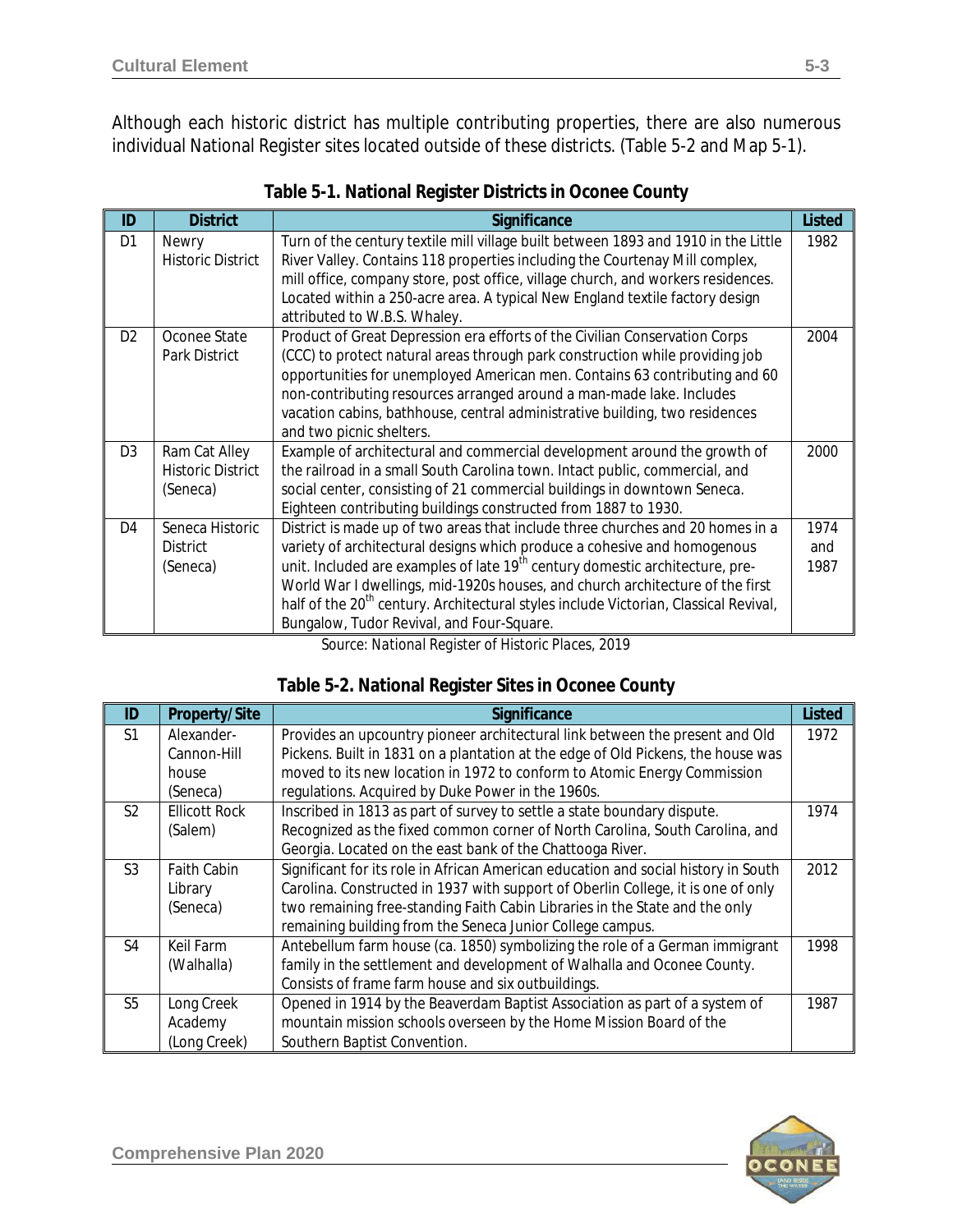| ID             | <b>Property/Site</b> | Significance                                                                                  | <b>Listed</b> |
|----------------|----------------------|-----------------------------------------------------------------------------------------------|---------------|
| S <sub>6</sub> | McPhail Angus        | Established in 1902, the farm complex illustrates 20 <sup>th</sup> century developments in    | 2007          |
|                | Farm (Seneca)        | South Carolina upcountry agriculture. Site includes eight contributing                        |               |
|                |                      | properties and more than 140 acres of terraced fields.                                        |               |
| S7             | Oconee               | One of several Jails on Wheels used in the early 20 <sup>th</sup> century as quarters for     | 1982          |
|                | County Cage          | chain gang members at work sites. The small, metal cage on a wheeled chassis                  |               |
|                | (Walhalla)           | was constructed around 1900.                                                                  |               |
| S <sub>8</sub> | Oconee               | Building marks the farthest point in South Carolina to which white settlers                   | 1971          |
|                | Station              | ventured before the Revolution. Erected before 1760 as a military outpost to                  |               |
|                | (Salem)              | protect settlers. Used by the Cherokee as a trading post in the early 1800s.                  |               |
|                |                      | Includes the adjacent Richards house, constructed in 1805.                                    |               |
| S9             | Old Pickens          | Intact example of a mid-nineteenth century church built in the meeting house                  | 1996          |
|                | Presbyterian         | style and constructed of brick. Also significant for its association with the town            |               |
|                | Church               | of Pickens Court House (Old Pickens) and as the only remaining building from                  |               |
|                | (Seneca)             | the old town site. A cemetery containing more than 200 marked graves is                       |               |
|                |                      | adjacent to the church.                                                                       |               |
| <b>S10</b>     | Retreat              | Significant for its association with African American public education during                 | 2011          |
|                | Rosenwald            | the first half of the 20 <sup>th</sup> century. Built in 1924 as one of ten Rosenwald Schools |               |
|                | School               | in Oconee County, serving as an important public educational and social center                |               |
|                | (Westminster)        | for rural blacks.                                                                             |               |
| <b>S11</b>     | <b>Russell House</b> | Constructed after 1867 as a stage stop and inn. Although the house burned in                  | 1988          |
|                | & Farmstead          | 1988, the complex includes ten agricultural outbuildings representative of a                  |               |
|                | (Mountain            | small, turn of the century Appalachian farmstead. Outbuildings include log                    |               |
|                | Rest)                | barn ruins, spring house, outhouse, garage, corn crib, and potato cellar.                     |               |
| S12            | Westminster          | The Southern Railway passenger station (ca. 1885) is one of the town's oldest                 | 1976          |
|                | Depot                | buildings. The station served as a community gathering place and activity                     |               |
|                | (Westminster)        | center.                                                                                       |               |
| S13            | St. John's           | Constructed between 1859 and 1861 for the German Lutheran congregation of                     | 1980          |
|                | Lutheran             | Walhalla. Significant both for its German vernacular church form and for its                  |               |
|                | Church               | role in the religious and organizational history of Walhalla. The site includes a             |               |
|                | (Walhalla)           | brick Sunday School building and a church cemetery with the earliest                          |               |
|                |                      | gravestone dating to 1851.                                                                    |               |
| S14            | Stumphouse           | Site includes 40 acres of land, two acres of water, Stumphouse Mountain                       | 1971          |
|                | Tunnel               | Tunnel, Middle Tunnel, the 385-foot original railroad bed, picnic and camping                 |               |
|                | Complex              | areas, and a museum of railroad history. As part of the 1850s Blue Ridge                      |               |
|                | (Walhalla)           | Railroad project, the tunnels were planned as a final link in a shipping route                |               |
|                |                      | from the Mississippi to the Atlantic seaboard. Stumphouse is also the site of                 |               |
|                |                      | the first successful attempt to age blue cheese in the South by Clemson                       |               |
|                |                      | University in the 1950s.                                                                      |               |
| S15            | Tamassee DAR         | Associated with the history of education in the rural northwestern corner of                  | 2012          |
|                | School               | South Carolina and as one of only two schools in the nation created by the                    |               |
|                | (Tamassee)           | Daughters of the American Revolution (DAR). Opened in 1919 for children of                    |               |
|                |                      | poor rural families, the site includes 44 contributing and 11 noncontributing                 |               |
|                |                      | buildings, sites, and structures dating from 1919 to 1960.                                    |               |
| S16            | Walhalla             | Example of an educational building in the Classical Revival style and significant             | 1992          |
|                | <b>Graded School</b> | for its role in the educational development of Oconee County. The facility is                 |               |
|                | (Walhalla)           | comprised of a 1902 graded school, a 1913-14 auditorium and east wing                         |               |
|                |                      | addition, and a 1950s classroom addition, built on the temporary site of                      |               |
|                |                      | Newberry College.                                                                             |               |
|                |                      |                                                                                               |               |

**Table 5-2. National Register Sites in Oconee County,** *Continued*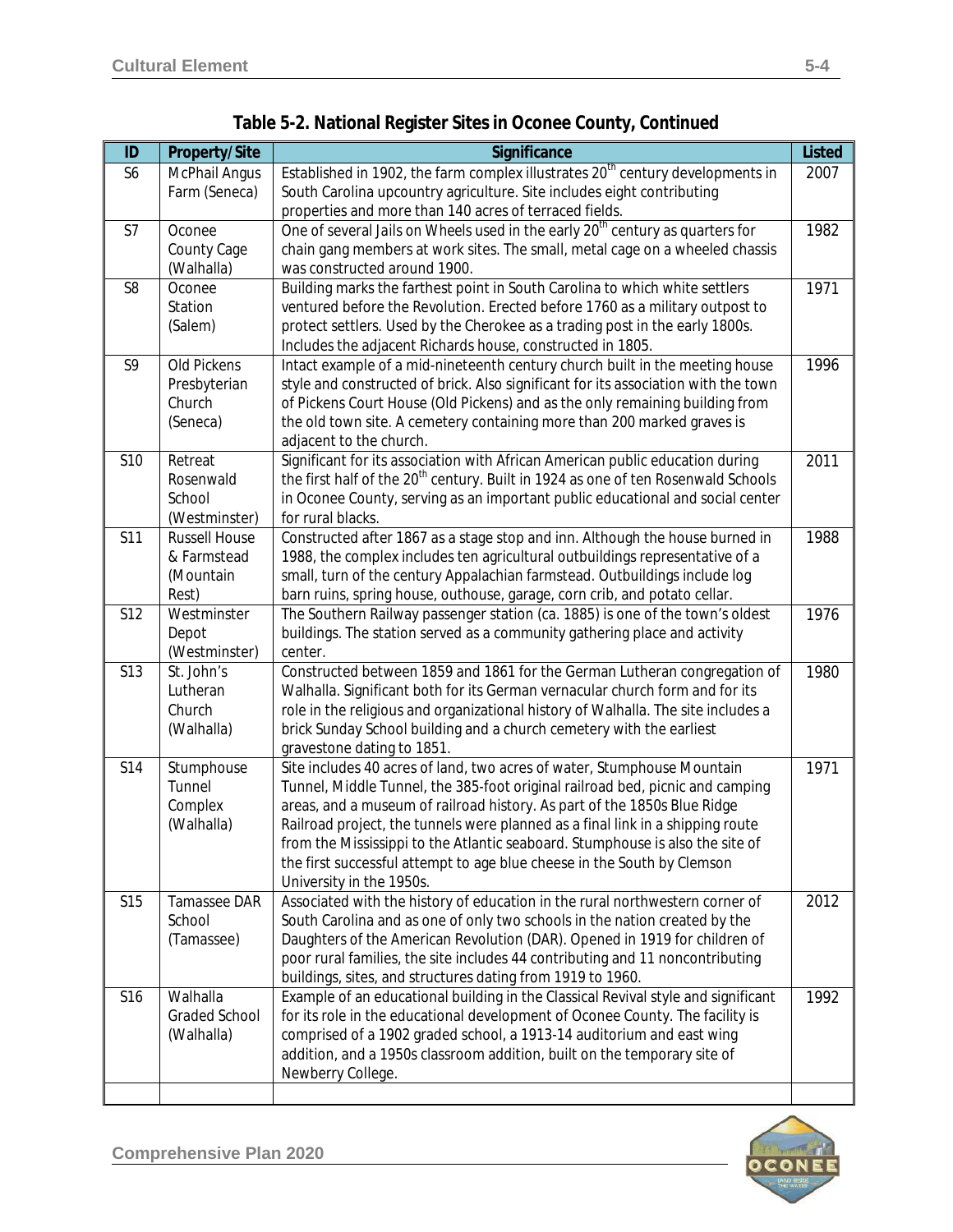| Across     | Oconee     | The Oconee County Courthouse at 211 W. Main Street in Walhalla, is of             | 2016 |
|------------|------------|-----------------------------------------------------------------------------------|------|
| from       | County     | significance due to its Architecture. Constructed in 1956, the Courthouse is an   |      |
| <b>S13</b> | Courthouse | interesting and eclectic mix of periods within the Modern movement: steel         |      |
|            |            | enamel paneling, heavy limestone cornices and sills, and large glass paneling     |      |
|            |            | add characteristically midcentury ornament to a body otherwise reminiscent of     |      |
|            |            | the Stripped Classicism that is typically seen in buildings built several decades |      |
|            |            | earlier.                                                                          |      |

| Source: National Register of Historic Places, 2019           |
|--------------------------------------------------------------|
| Map 5-1. Oconee County National Register Districts and Sites |



*Source: Oconee County, 2019*

#### **2. Historical Markers**

Historical markers give recognition to places, people, events, and structures that have historical significance at the local, state, or national level. The South Carolina Department of Archives and

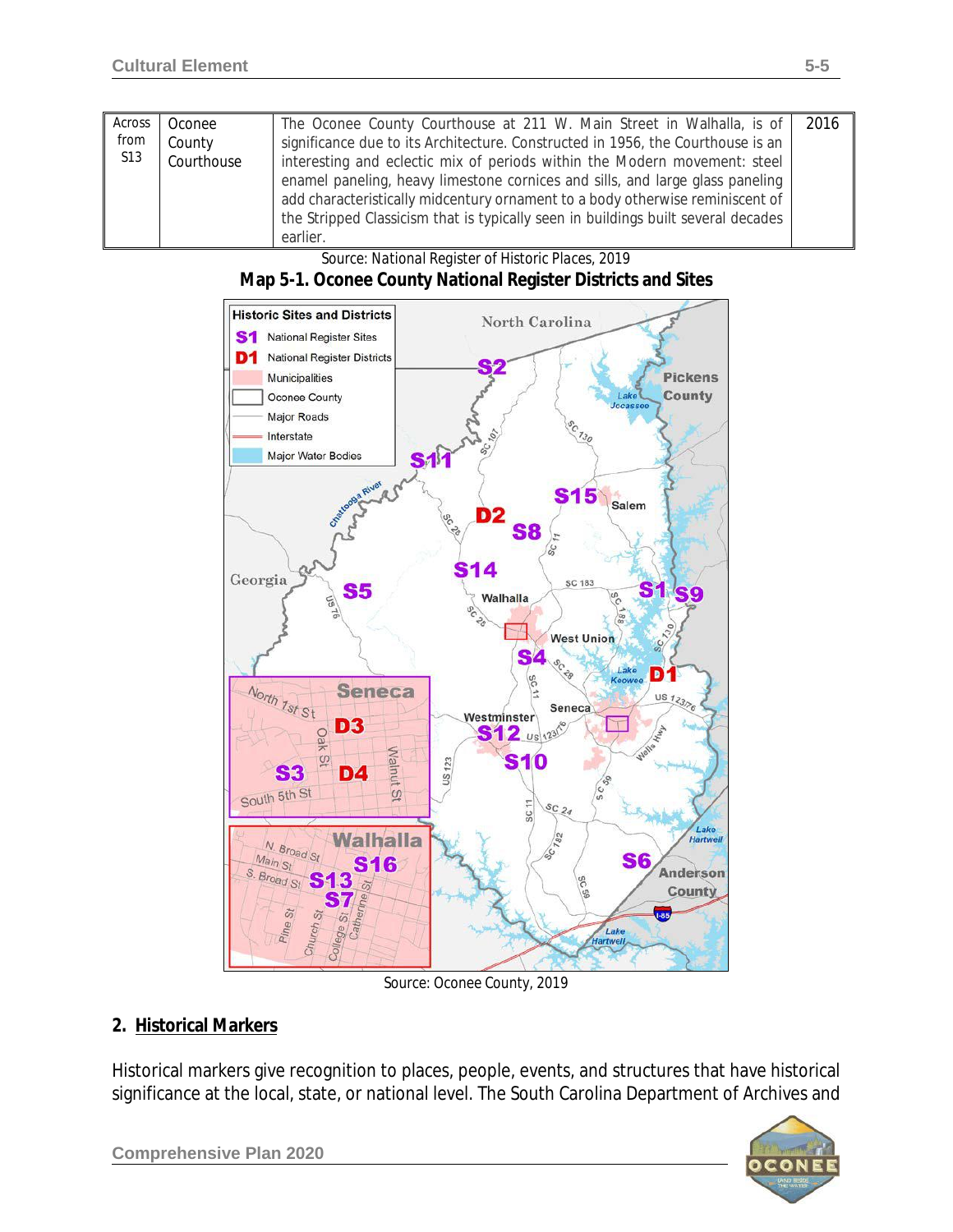History manages the *South Carolina Historical Marker* program. The program includes 1,500 markers statewide, with 19 in Oconee County (Table 5-3). These markers recognize diverse sites of historical significance throughout the County that include schools, churches, and Native American settlements. Although the Department must approve the content of all markers and their location must be coordinated with the S.C. Department of Transportation, there is no state funding for the signs. Markers must be sponsored and purchased by civic, church, historical, or educational organizations.

Information provided by Oconee Heritage Center staff indicates that there are additional locations in Oconee County that should be inventoried for historical purposes and possible inclusion in the official State Historical Marker program.

| <b>Marker ID</b> | <b>Marker Name</b>                            |
|------------------|-----------------------------------------------|
| $37-1$           | <b>First Soil Conservation District Plan</b>  |
| $37 - 2$         | St. John's Lutheran Church                    |
| $37-3$           | The Cherokee Path                             |
| $37 - 4$         | Seneca                                        |
| $37 - 5$         | Replaced by Marker 37-11                      |
| $37 - 6$         | Capt. Samuel Earle                            |
| $37 - 7$         | Oconee County Training School                 |
| $37 - 8$         | Seneca Institute                              |
| $37-9$           | Newberry College                              |
| $37-10$          | Stumphouse Tunnel                             |
| $37 - 11$        | Keowee Town                                   |
| $37-12$          | Oconee Town                                   |
| $37-13$          | Cherokee Boundary (1777)                      |
| $37 - 14$        | Jocassee Town                                 |
| $37 - 15$        | English School                                |
| $37 - 16$        | Chattooga Town                                |
| $37-17$          | Cross Roads Baptist Church/Cross Roads School |
| $37-18$          | West Union Grammar School                     |
| 37-19            | <b>Tamassee DAR School</b>                    |
| 37-20            | Retreat Rosenwald School                      |
| $\star$          | Chauga Town                                   |
| $^\star$         | Cheohee Town                                  |
| $\star$          | Tamassee Town                                 |
| $\star$          | Beaverdam Baptist Church                      |

**Table 5-3. State Historical Markers in Oconee County**

\* Marker numbers not available

*Sources: S.C. Historical Marker Program database, 2019; Oconee Heritage Center, 2019*

#### **4. Archaeological Resources**

As defined by the S.C. Department of Archives and History, an archaeological site is an area yielding three or more historic or prehistoric artifacts within a 30-meter radius and/or an area with visible or historically recorded cultural features such as cemeteries, rock shelters, chimney

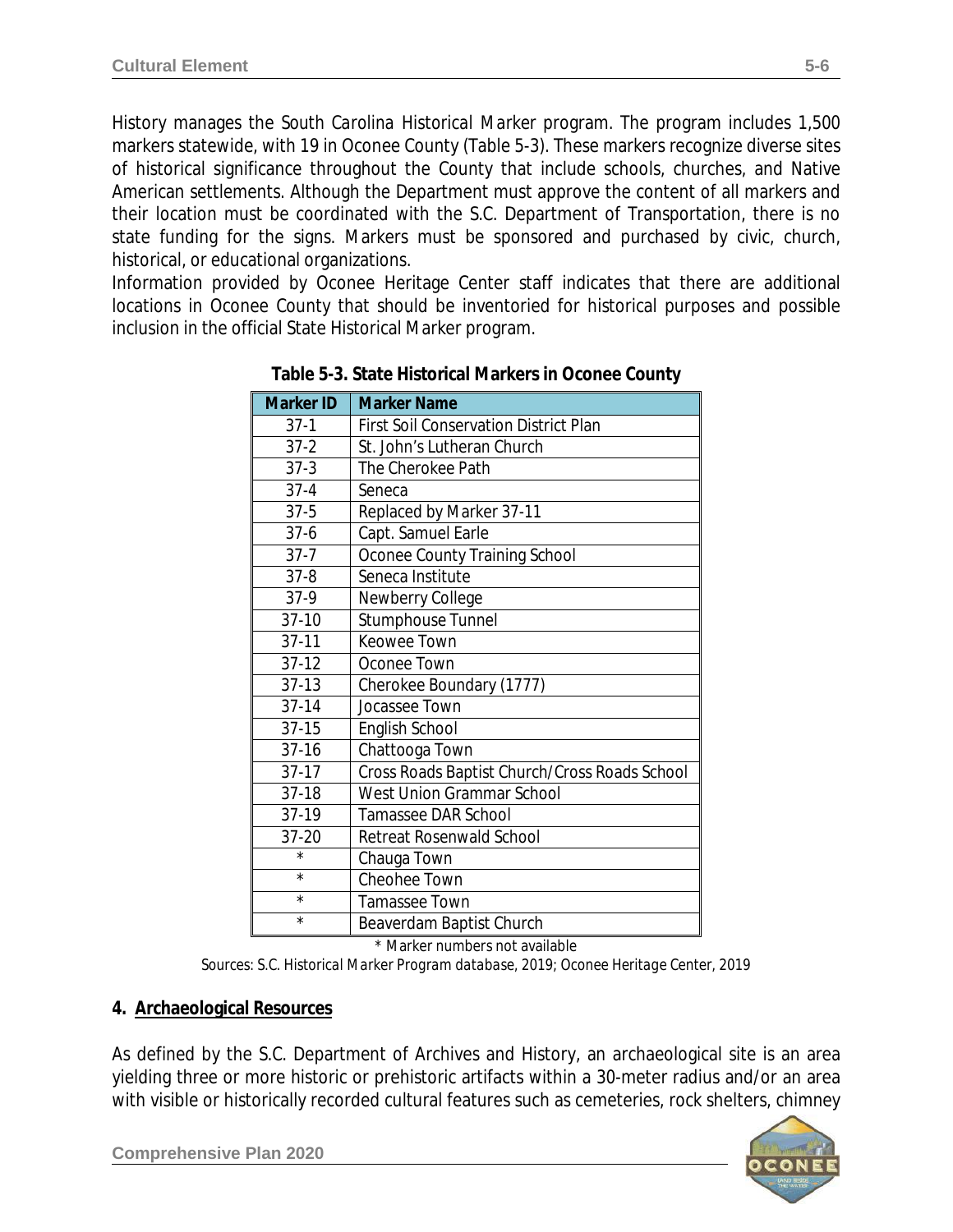falls, brick walls, piers, and earthworks. Due to the sensitive nature and wealth of information that can be gained over time from careful study of these sites, locations are typically not publicly disclosed.

Such sites on federal or tribal lands or that are potentially impacted by federally funded projects are protected to a limited degree by the *Archeological Resources Protection Act of 1979*, the *Native American Graves and Repatriation Act of 1990*, *Executive Order 13007* of 1996, and the *Department of Transportation Act of 1966*. At the State level, multiple laws and regulations protect archeological resources including the *South Carolina Mining Act*, the *South Carolina Underwater Antiquities Act*, the *South Carolina Water Resources and Planning Act*, as well as various State codes related to abandoned cemeteries and burial grounds. The State has also developed *Standards and Guidelines for Archaeological Investigations* as an advisory framework for archaeological fieldwork and reporting in the state of South Carolina.

Archeological sites can be particularly fragile and vulnerable to development. Most sites are discovered during the land development process, especially road construction. The County and its municipalities should work to protect and preserve known sites, as well as identify and protect additional potential areas of archaeological significance.

Archaeological site excavations have been conducted on a number of sites in Oconee County including Fort Prince George, Tamassee Town, Chattooga Town, Chauga Mound, Tugaloo Mound, and Oconee Town. Relics from these excavations have been placed with various institutions throughout the southeast, but are available to be loaned to local museums.

## **5. Cemeteries**

Cemeteries are a significant historical resource in every community and can be an important repository for social, religious, artistic, genealogical, and cultural heritage. There are nearly 100 cemeteries in Oconee County, ranging in size from small family plots to historic church cemeteries and memorial gardens. More than 70 cemeteries in Oconee County have been inventoried by the U.S. Geological Survey and included in the federal Geographic Names Information System (GNIS). Among these historic locations are the Mountain View, Oak Grove, and Lumpkin Street cemeteries in Seneca, the St. John's Lutheran Church cemetery in Walhalla, and the Old Pickens Presbyterian Church cemetery north of Seneca. The website of the Oconee County Cemetery GPS Mapping Project contains most cemetery information including aerial views, map coordinates and directions, and links to photos and tombstone texts. The Old Pendleton District Genealogical Society also maintains the *Oconee Cemetery Survey Books*. In recent years online resources such as findagrave.com have become useful resources to assist in keeping local cemetery listings up-to-date.

The South Carolina Department of Archives and History provides a reference guide for individuals and groups who are interested in the preservation and protection of historic cemeteries (*South Carolina's Historic Cemeteries: A Preservation Handbook, 2007)*. Vandalism, development, and neglect are the biggest threats to these historic resources. Cemeteries are

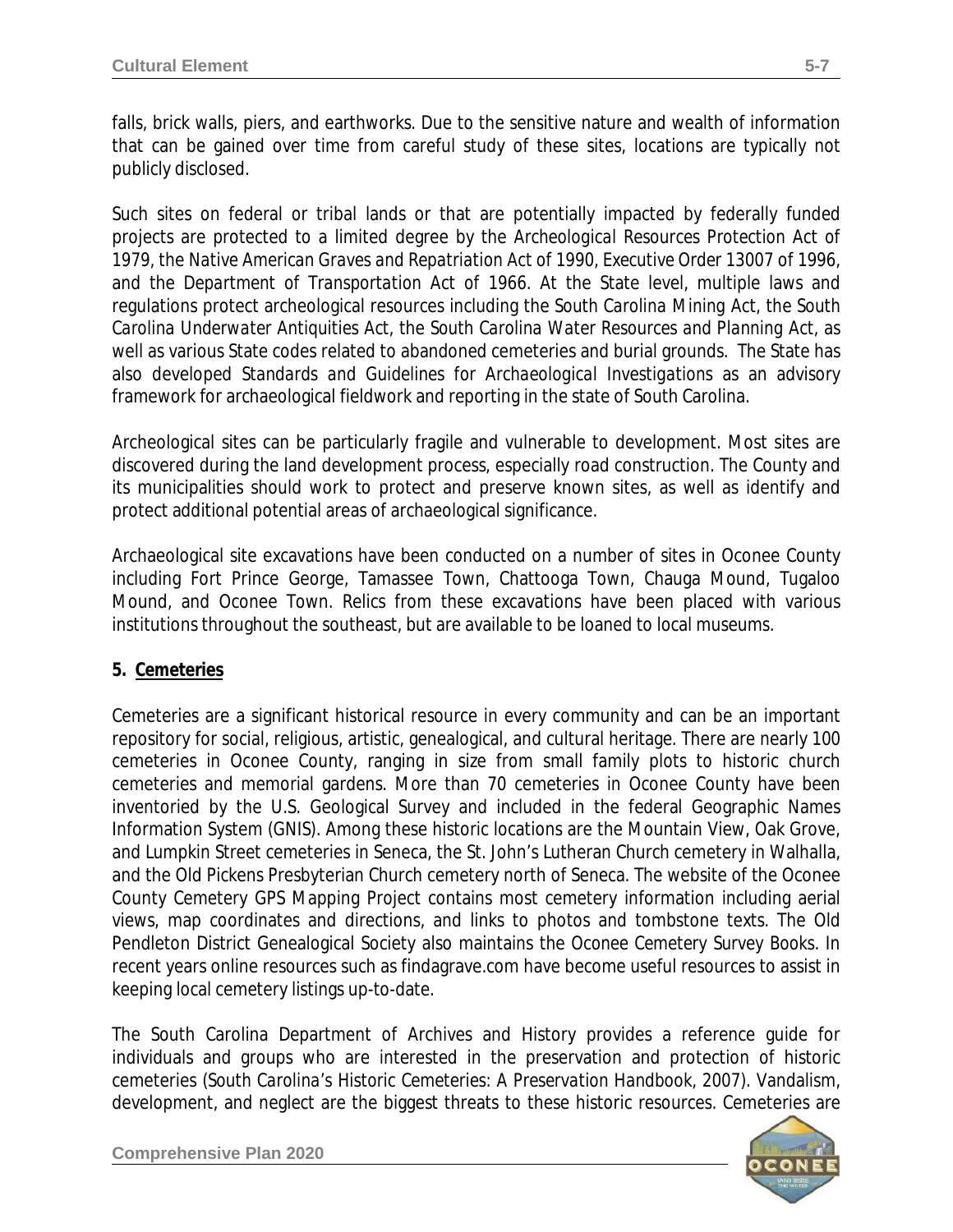protected by several State laws that address the preservation and protection of cemeteries (*S.C. Code 6-1-35*), access and relocation of cemeteries (*S.C. Code 27-43-10*), and destruction or desecration of remains (*S.C. Code 16-17-600*). However, enforcement of State laws pertaining to cemeteries rests with local law enforcement. The *National Historic Preservation Act of 1966* also provides some protection to cemeteries that are eligible for or listed in the National Register of Historic Places.

## **6. Unique Areas and Scenic Corridors**

Numerous unique areas and corridors showcase the history, culture, and geography of Oconee County. In addition to scenic views, these routes feature historically and culturally significant sites and the unspoiled, diverse natural character of the County. The *Cherokee Foothills Scenic Highway* is also a *National Scenic Byway* that extends 112 miles along S.C. Highway 11, while the *Savannah River Scenic Highway* (S.C. Highway 24) forms part of the *South Carolina National Heritage Corridor* that extends 320 miles from the mountains of Oconee to Charleston. This Heritage Corridor offers a cross-section of the State's history, culture, and natural landscapes by showcasing the evolution of regional life, from plantations and farms to mill villages and urban centers. As a spur of the Falling Waters National Scenic Byway, the *Oscar B. Wigington Scenic Highway* (S.C. Highway 107) is only 20 miles long and offers spectacular mountain views from the North Carolina border to Oconee State Park. These corridors and other scenic areas are detailed in the *Natural Resources Element*.

#### **7. Historic Preservation Organizations**

State and local agencies and nonprofit organizations assist South Carolina communities in maintaining their local character by preserving historic and cultural landmarks. The *South Carolina Department of Archives and History* (SCDAH) preserves and promotes the documentary and cultural heritage of the Palmetto State through archives and records management, history education, and historic preservation. Housed in the SCDAH, the *State Historic Preservation Office* (SHPO) facilitates the responsible stewardship of South Carolina's irreplaceable historic and prehistoric places.

The *South Carolina Institute for Archeology and Anthropology* (SCIAA) maintains the official inventory of discovered archeological sites in the State.

The nonprofit *Palmetto Conservation Foundation* was founded in 1989 to conserve South Carolina's natural and cultural resources, preserve historic landmarks, and promote active outdoor recreation on the Palmetto Trail and other greenways. As detailed in the *Natural Resources Element*, three sections of the Palmetto Trail have been completed in Oconee County to date with the Stumphouse Passage, the Oconee Passage, and the Eastatoe Passage.

The *Oconee County Arts & Historical Commission* is a county supported organization that funds annual cultural and art events. The *Oconee History Museum* is a nonprofit organization focused

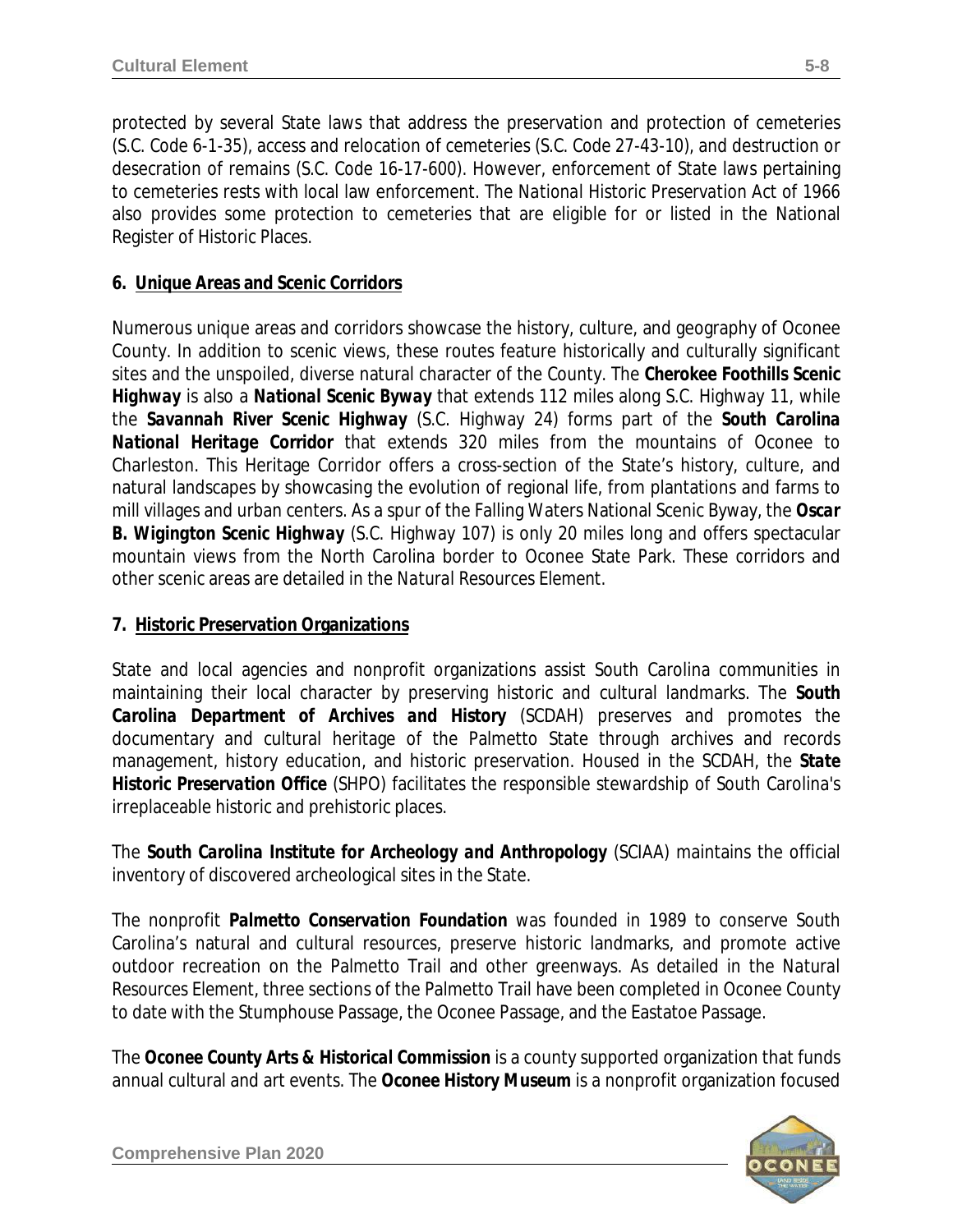on the preservation and promotion of the history and cultural heritage of Oconee County through museums, programs, and historic sites.

#### **8. Historic Preservation Planning**

Land use, transportation, and zoning decisions can critically impact historic preservation efforts. Communities that plan ahead to preserve historic properties and districts have a greater likelihood of success. South Carolina law allows local jurisdictions to enact zoning provisions that preserve and protect the character of a community. These communities can enact historic preservation ordinances that contain specific procedures and standards for designating historic properties and districts, design guidelines, and a process for reviewing proposed changes to historic properties. The focus of such ordinances is on preserving the appearance, rather than the use, of identified historic properties. The City of Seneca adopted a design review ordinance and guidelines in 2000 to further its historic preservation goals.

#### **9. Historic Resource Funding Opportunities**

Incentive programs encourage the preservation and rehabilitation of historic buildings and the donation of conservation easements to protect historic sites. Although Federal and State resources to support historic preservation efforts have been limited in scope and funding, there are a few opportunities available to property owners and local governments for historic preservation efforts (Table 5-4).

| <b>Incentive</b>             | <b>Benefit Summary</b>               | Eligibility                          | Level   |
|------------------------------|--------------------------------------|--------------------------------------|---------|
| 20% Federal Historic         | Federal income tax credit equal to   | Income-producing use such as         | Federal |
| <b>Rehabilitation Credit</b> | 20% of rehabilitation costs          | offices, stores, or rental housing   |         |
|                              |                                      | with individual or contributing      |         |
|                              |                                      | National Register (NR) status        |         |
| 10% State Historic           | State income or license tax credit   | Same as federal credit above and     | State   |
| <b>Rehabilitation Credit</b> | equal to 10% of rehabilitation costs | does not require separate state      |         |
|                              |                                      | application process                  |         |
| 10% Federal                  | Federal income tax credit equal to   | Non-residential income-producing     | Federal |
| <b>Rehabilitation Credit</b> | 10% of rehabilitation costs          | use for buildings in service before  |         |
|                              |                                      | 1936 that do not have individual or  |         |
|                              |                                      | contributing NR status               |         |
| 25% State Historic           | State income tax credit equal to     | Owner-occupied residence with        | State   |
| <b>Rehabilitation Credit</b> | 25% of allowable rehabilitation      | individual NR status or as           |         |
|                              | costs for exterior, structural       | contributing to historic district or |         |
|                              | systems, energy efficiency, HVAC,    | historic outbuilding associated      |         |
|                              | plumbing, electrical                 | with an eligible residence           |         |
|                              |                                      |                                      |         |
| Federal Income Tax           | Income and estate tax deductions     | Owner-occupied residence or          | Federal |
| Incentives for               |                                      | income-producing building with       |         |
| <b>Easement Donations</b>    |                                      | individual or contributing NR status |         |
|                              |                                      |                                      |         |

**Table 5-4. Summary of Federal and State Tax Incentives for Historic Preservation**

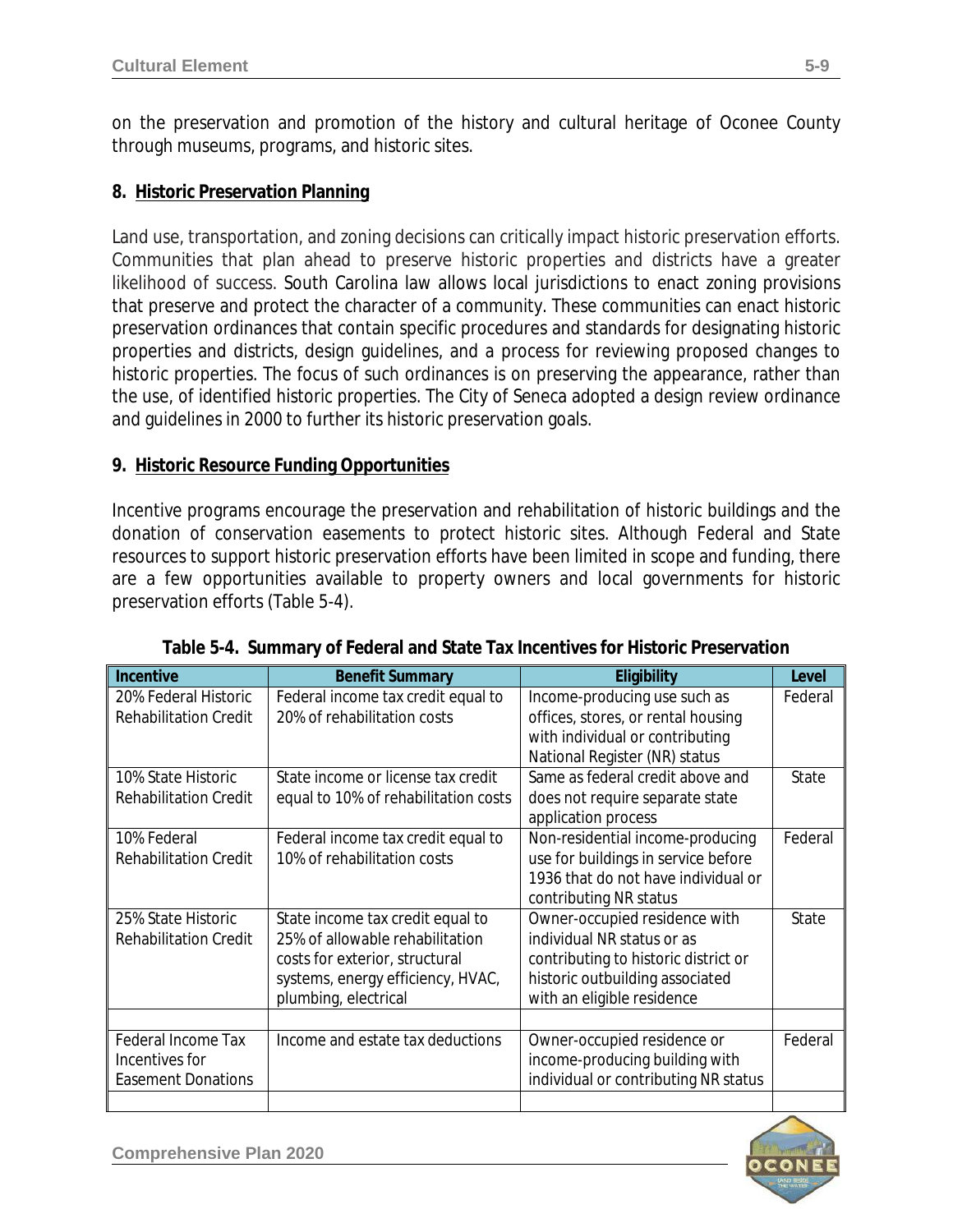| Tax Incentives for<br><b>Rehabilitating Textile</b><br>Mill Buildings | Credit against local property taxes<br>or a State income tax credit equal<br>to 25% of rehabilitation costs                            | Rehabilitation and reuse of former<br>textile manufacturing facilities                                                                          | State            |
|-----------------------------------------------------------------------|----------------------------------------------------------------------------------------------------------------------------------------|-------------------------------------------------------------------------------------------------------------------------------------------------|------------------|
| Federal Income Tax<br>Credit for Low<br>Income Housing                | Credit to rehabilitate historic<br>buildings for low income housing<br>and rental units                                                | Low Income Housing Credits<br>allocated by S.C. Housing Finance<br>& Development Authority                                                      | Federal<br>State |
| Local Property Tax<br>Special Assessment                              | Property is assessed on the pre-<br>rehabilitation fair market value for<br>the length of the special<br>assessment for up to 20 years | Income-producing real property<br>and owner-occupied property are<br>eligible for buildings designated as<br>historic by NR or local government | Local            |

*Source: S.C. Dept. of Archives and History, 2019*

Eligible projects can combine Federal, State, and local credits with one or more other local incentives resulting in even greater benefit. The *Bailey Bill* was passed by the State legislature to allow South Carolina cities and counties to provide property tax incentives for improvements to historic structures.

The SCDAH also offers two matching grant programs with funds from the National Park Service for *Survey and Planning* and *Stabilization Projects*. However, only Certified Local Governments (CLG) are eligible for grant consideration.

The *South Carolina National Heritage Corridor* provides technical support to communities throughout a fourteen-county region that extends from the Blue Ridge Mountains of Oconee County to the Atlantic Ocean at Charleston and Colleton Counties. Designated by Congress as a "national heritage area" in 1996, communities along the Heritage Corridor are eligible for funding from the National Park Service for projects that enhance their natural, cultural, and historic resources. Oconee County has received grants for historic preservation and destination way-finding signage through this program.

# **C. CULTURAL RESOURCES**

Cultural resources envelop the broad spectrum of the heritage, traditions, religions, and arts of a community. Participation and awareness of the arts can significantly enrich the quality of life for residents. Partnerships among schools, libraries, arts and civic groups, churches, higher education, and local business and industry can leverage local cultural opportunities to increase exposure to the arts for residents of all ages and backgrounds.

## **1. Cultural Facilities**

Cultural facilities are buildings and places where cultural programs are housed and provide public access points for the arts. Oconee County has a diversity of cultural venues for residents and tourists that include numerous museums, a library system with four locations, a fine arts center, a performing arts center, and a community theater.

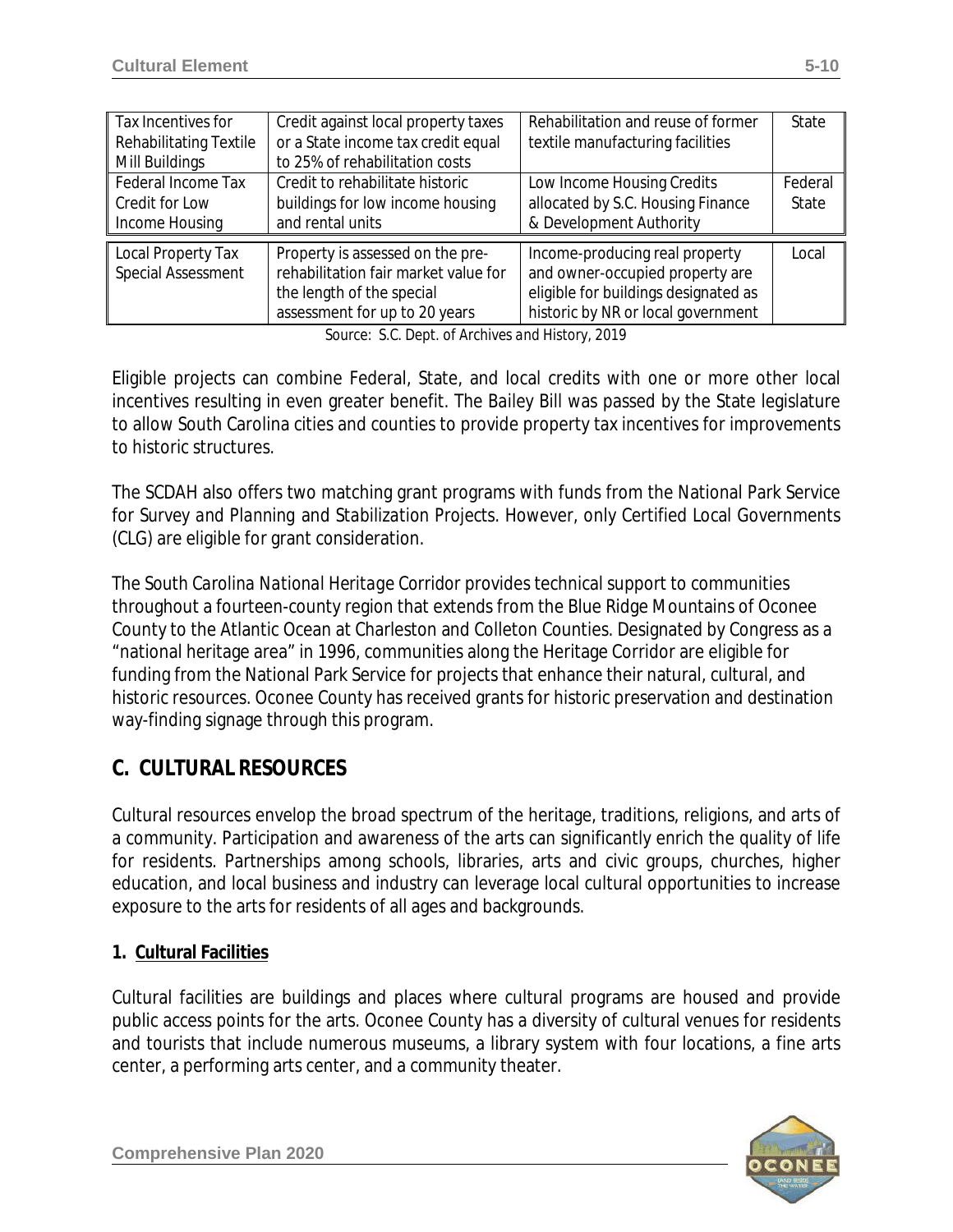#### *a. Museums*

Oconee County is home to many museums that carefully preserve the diverse cultural heritage of the County and its communities, as well as the contributions of its residents. These facilities are profiled in Table 5-5.

| <b>Museum</b>          | Significance                                                                     | Location    |
|------------------------|----------------------------------------------------------------------------------|-------------|
| Bertha Lee Strickland  | Focuses on the rich history, culture, and contributions of local                 | Seneca      |
| <b>Cultural Museum</b> | African-Americans in Oconee County history.                                      |             |
| <b>General Store</b>   | Branch of the Oconee History Museum displaying a vast                            | Westminster |
| Museum                 | collection of artifacts from the historic England's General                      |             |
|                        | Merchandise store of Westminster, with local history                             |             |
|                        | exhibits, antique toys, clothes, glassware, medical equipment,                   |             |
|                        | photos and other items unique to the area.                                       |             |
| Lunney House           | Listed on the National Register, this California style bungalow                  | Seneca      |
| Museum                 | was built in 1909 by Dr. and Mrs. W.J. Lunney and occupied                       |             |
|                        | continuously by the Lunney family until 1969. Offers                             |             |
|                        | distinctive arts and crafts architecture, along with a collection                |             |
|                        | of Mission and Victorian furniture, period costumes, and                         |             |
|                        | Oconee County historic memorabilia.                                              |             |
| Museum of the          | Promotes the study of the history and legacy of the Cherokee                     | Walhalla    |
| Cherokee in South      | in the Upstate of South Carolina. Housed in an historic                          |             |
| Carolina               | building built in 1905, the museum seeks to create a stronger                    |             |
|                        | understanding of the rich history of the State in relation to                    |             |
|                        | the Cherokee and their interaction with non-native cultures.                     |             |
| Patriots Hall (Oconee  | Tells the story of the contributions and sacrifices of Oconee                    | Walhalla    |
| Veterans Museum)       | County veterans for our country, the world, and our freedom.                     |             |
|                        | Built in 1933 by the Civilian Conservation Corps, the two-story                  |             |
|                        | museum honors the service of veterans through military                           |             |
|                        | artifacts, documents, photographs, and artwork supported by                      |             |
|                        | the personal stories of Oconee County veterans. The facility                     |             |
|                        | includes a "Walk of Honor" to recognize individuals and                          |             |
|                        | groups, along with a library and gift shop.                                      |             |
| Oconee County          | Explores the diverse history and cultural heritage of the                        | Walhalla    |
| <b>History Museum</b>  | County amid the influences of Native Americans, agriculture,                     |             |
|                        | railroads, immigration, New Deal programs, textile mills, and                    |             |
|                        | more. An exhibit hall offers a self-guided tour of local history                 |             |
|                        | with artifacts that include preserved dugout canoes, a walk-in                   |             |
|                        | Stumphouse Tunnel exhibit, and a Depression-era tenant                           |             |
|                        | farmer's house. The Louise Russell Alexander Children's                          |             |
|                        | Corner engages children in local culture and heritage.                           |             |
| Oconee Station         | Originally a military compound and later a trading post, the                     | Oconee      |
|                        | site offers a unique look at 18 <sup>th</sup> and 19 <sup>th</sup> century South | Station     |
|                        | Carolina. The stone blockhouse and the William Richards                          |             |
|                        | House are the only two structures that remain on the site.                       |             |

| Table 5-5. Oconee County Museums |  |
|----------------------------------|--|
|----------------------------------|--|

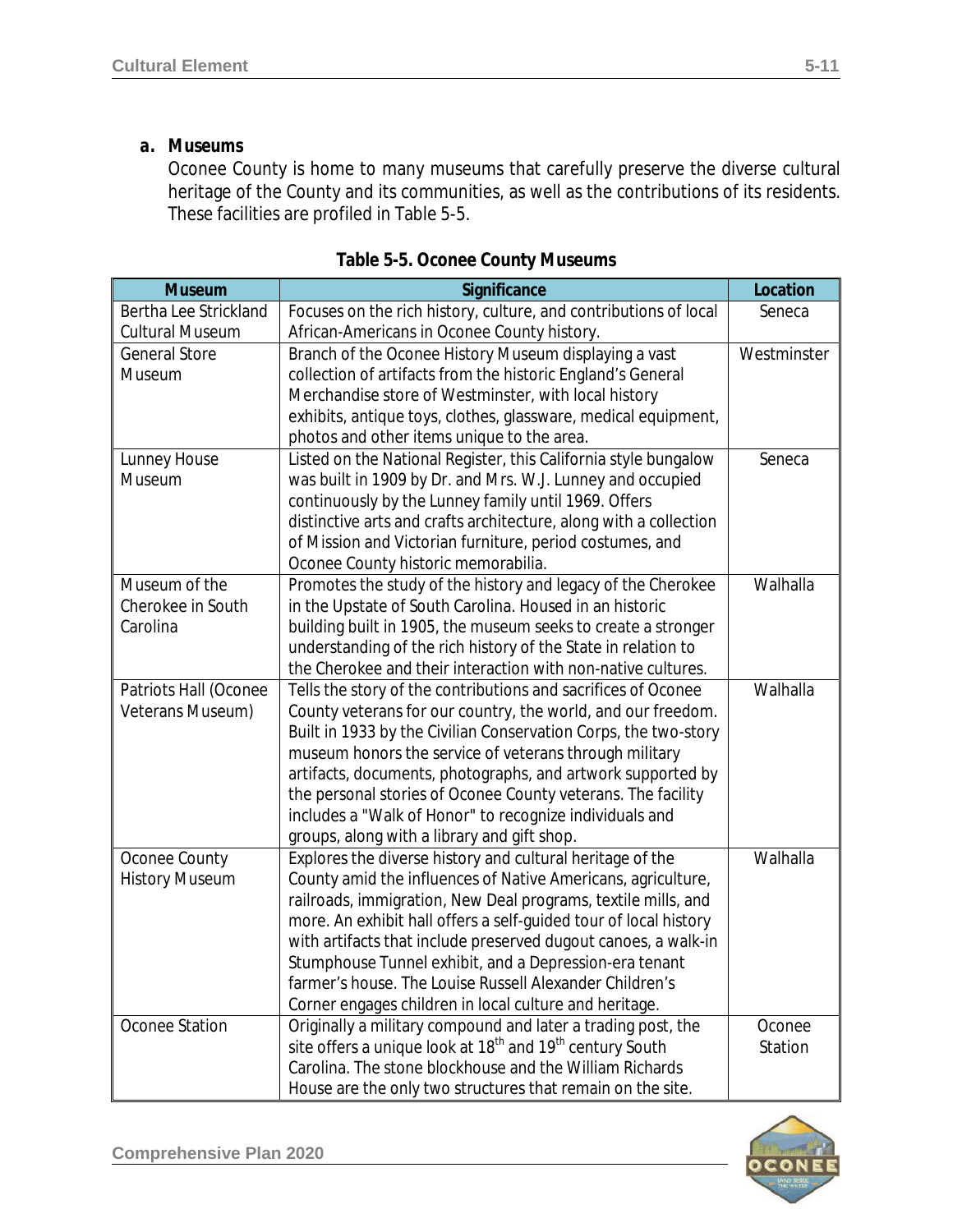| <b>Museum</b>   | Significance                                                     | Location |  |  |
|-----------------|------------------------------------------------------------------|----------|--|--|
| World of Energy | Operated by Duke Energy, the hands-on, self-quided facility      | Oconee   |  |  |
|                 | on Lake Keowee portrays the electrical generation process.       | Nuclear  |  |  |
|                 | With interactive models, the high-tech center reveals how        |          |  |  |
|                 | three reactors interact to generate electricity for the Upstate. |          |  |  |
|                 | The facility is also a popular venue for meetings and public     |          |  |  |
|                 | activities. Opened in 1969, the center is the longest            |          |  |  |
|                 | continually operating nuclear visitor's center in the world.     |          |  |  |

#### **Table 5-5. Oconee County Museums (continued)**

#### *b. Libraries*

High quality library facilities, programs, and services can enhance, enrich, entertain, and educate residents of all ages, while presenting opportunities for life-long learning and fostering cultural understanding. The *Oconee County Public Library* was established in 1948 in Walhalla by County ordinance. The first branch locations were added in Westminster in 1950 and in Salem in 1952. The Seneca branch followed closely in 1953. The system also provides monthly bookmobile service to outlying rural areas that are more than 1.5 miles from a library. The Library system is managed and directed by a Board of Trustees consisting of nine members appointed by the County Council. The system had 44,959 registered patrons, with a circulation of 317,126 and 225,158 visitors in 2018.

The system plays a vital role in promoting genealogical research, computer and internet access, and early and adult literacy through programs such as preschool story time, adult book clubs, and summer reading programs. The local history and genealogy collection is housed in the Antoinette "Ann" Rogers Memorial Room of the main library in Walhalla. As part of the State Library's *Digitization in a Box Initiative*, the Oconee Library is digitizing books, pamphlets and other documents that relate to aspects of Oconee County history. Many of these are works by local authors, which were originally published in very small editions and are no longer available for sale in a print version. Access to e-books and downloadable audio is also available, along with online access to thousands of magazines, newspapers, and reference books. To encourage STEM (Science, Math, Engineering and Technology) learning opportunities for area teens, the library has introduced a telescope lending program and 3D modeling software and printing services. Other community events held at the libraries are family movie nights, children and teen craft workshops, and writing contests.

#### *c. Fine and Performing Arts Centers and Related Community Facilities and Programs*

Although Oconee County remains largely rural, it boasts a number of cultural resources that serve to both educate and enrich the lives of its residents and visitors. These resources provide an educational component that generally includes classes, workshops, field trips, and classroom outreach for persons of all ages.

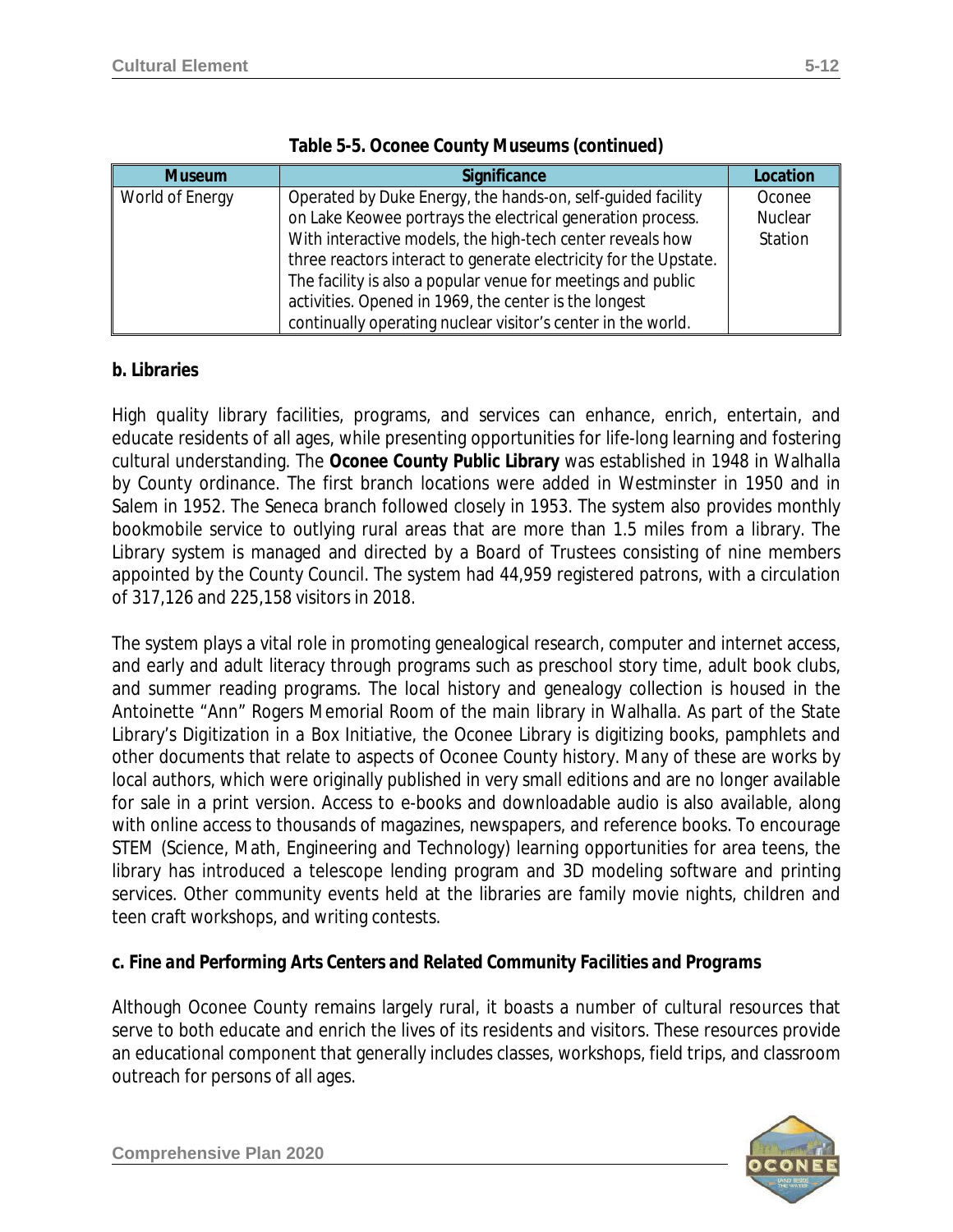The *Walhalla Performing Arts Center* strives to provide a world-class facility for performances, conferences, and special events to enhance the cultural and social life of Upstate South Carolina. The Arts Center is supported with funding from the South Carolina Arts Commission, the Oconee County Accommodations Tax (ATAX) Committee, the City of Walhalla, and private foundations and contributions. The Center is located in the historic Walhalla Civic Auditorium The current facility is the result of a restoration effort launched in 1993 by the Walhalla Auditorium Restoration Committee. The auditorium was reopened with an inaugural performance in 2003. The facility features beautifully restored palladium windows, a decorative tin ceiling, and original hand planed woodwork and stair railings constructed by skilled German craftsmen.

The *Westminster Music Centre* is a non-profit, community focused music venue that hosts the region's finest musicians, artists, and performers in an intimate setting with a professionally designed sound system. In partnership with the City of Westminster, the Centre sponsors *Music on Main*, a live downtown music performance held on the first Friday of each month from April through September. The Centre is governed by the volunteer Westminster Music Association with the shared goal of fostering downtown awareness, tourism, and vitality by attracting local, regional, and out-of-town patrons to quality musical performances and events at the Music Centre.

The *Gateway Arts Center* of Westminster seeks to make a wide variety of art, history, and culture accessible to people of all ages and from every walk of life. The Center is an allvolunteer art exhibit and education organization that relies entirely on donations, grants, and fees. The community is engaged in the arts through public participation events that are offered free of charge alongside formal exhibits and classes.

The *Oconee Community Theatre* presents diverse plays and dramatic works to promote and encourage local interest in theatrical productions. Local actors are showcased in several productions each year. The Theatre is managed by a nonprofit organization created in 1971, operated with the hard work of dedicated volunteers, and is housed in the Utica School in Seneca.

The *Upstate Heritage Quilt Trail* (UHQT) preserves and promotes the history of the Upstate through the local tradition of quilt making and sharing the stories of those who made them. Oconee County was the first county in South Carolina to embrace the quilt trail concept. Today, there are more than 200 quilt blocks on display along the route that extends through Oconee, Anderson, and Pickens Counties. Through the display of quilt patterns on hand-painted panels, the region's homes, barns, churches, community buildings, and historic sites participate in showcasing the colorful stories and generations of craftsmanship that contribute to this County's rich quilt making history.

The *Young Appalachian Musicians* (YAM) program was launched in 2010 at the Oconee History Museum. The program is a subsidiary of *Preserving Our Southern Appalachian Music* (POSAM) based in neighboring Pickens County. A variety of classes are offered for area youth in

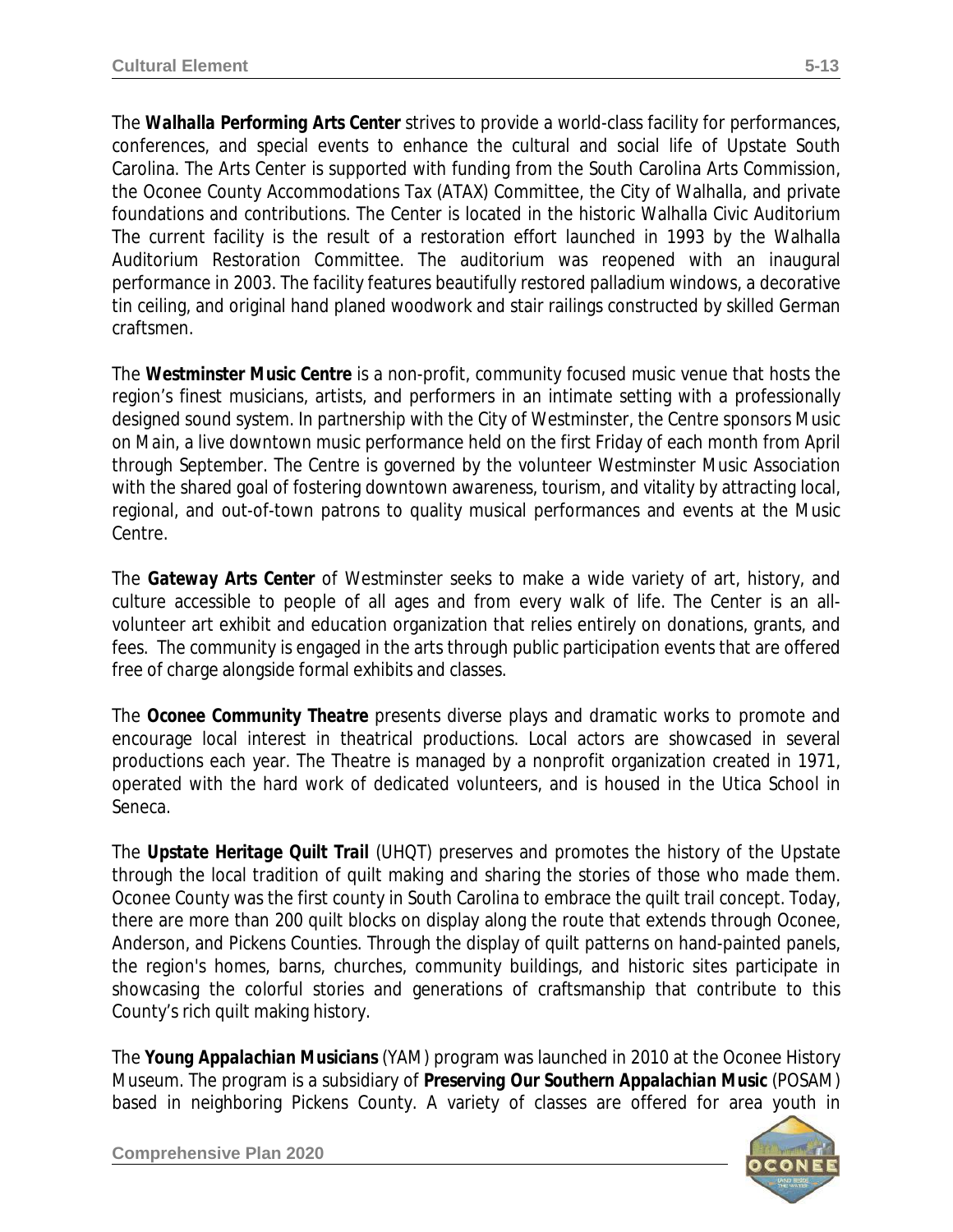traditional Appalachian musical instruments including guitar, mandolin, banjo, clawhammer banjo, dulcimer, and fiddle. Students learn in a group setting with instruction in tablature and playing by ear.

The *Blue Ridge Arts Center* is committed to "Bringing Art to the People and People to the Arts." Located in the historic district of Seneca and housed in a former church that is listed on the National Register of Historic Places, the Center offers opportunities for artist exhibitions and gallery shows. Classroom studio space allows members and the community to participate in art classes, painting groups, artist demonstrations, events, and meetings. The Center also houses an art library with art reference books, videos, and instructional materials in various mediums. Outreach efforts to place art into the community have included public murals, park benches, and the Alley Cat "sCATenger Hunt" that features steel, laser-cut cats that have been painted by local artists and "hidden" throughout downtown Seneca for residents and visitors to discover. The Arts Center is maintained by the *Blue Ridge Arts Council*, a non-profit organization that works to expand understanding, awareness, and participation in the arts in Oconee County.

Additional public and private facilities are available for cultural programming throughout the County. These facilities host a variety of events including community performances, private functions, and productions.

## **2. Annual Festivals and Special Events**

Local governments, cultural and civic organizations, and the private sector can play a valuable role in providing recreational, cultural, and entertainment opportunities that enhance the sense of community for residents, attract tourists, and boost activity in traditional downtown districts. Oconee County communities and organizations host numerous festivals and special events throughout the year for the enjoyment of residents and visitors. These festivals and entertainment events feature activities from music to bike rides that promote the heritage and scenic resources of the region (Table 5-6).

| Event                 | Location    | Date       | <b>Activities</b>                                      |
|-----------------------|-------------|------------|--------------------------------------------------------|
| Isaqueena's Last Ride | Various     | April      | Offers a challenging mountain ride through the Blue    |
|                       |             |            | Ridge Mountains and S.C. Foothills with 100, 80, 60    |
|                       |             |            | and 30 mile route options                              |
| Jazz Fest             | Seneca      | April      | Three-day music festival in Ram Cat Alley in           |
|                       |             |            | downtown Seneca                                        |
| Jazz on the Alley     | Seneca      | April -Oct | Thursday night live music and street party in Historic |
|                       |             |            | Ram Cat Alley                                          |
| Wheels in             | Westminster | April      | Car show                                               |
| Westminster           |             |            |                                                        |
| Westminster           | Westminster | April      | Live performances of Bluegrass musicians               |
| Bluegrass Jam         |             |            |                                                        |
| Seneca Fest           | Seneca      | May        | Memorial Day Weekend festival featuring music,         |
|                       |             |            | movies, and food                                       |

|  |  | Table 5-6. Annual Festivals and Special Events in Oconee County |  |  |
|--|--|-----------------------------------------------------------------|--|--|
|--|--|-----------------------------------------------------------------|--|--|

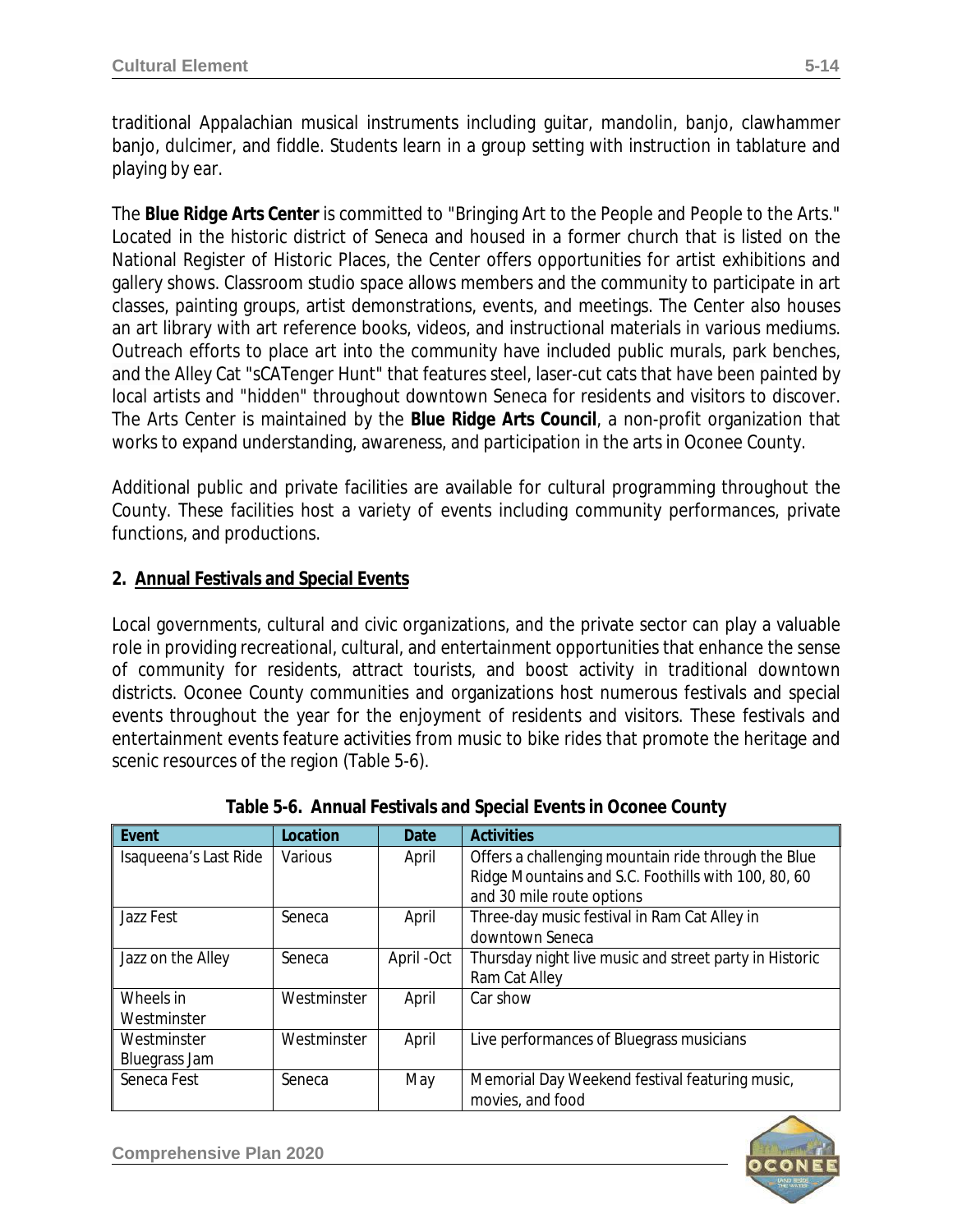| Rally in the Valley  | Walhalla          | May       | Features bicycle rides of 30 or 60 miles through the<br>scenic foothills of the Blue Ridge, with post-ride live<br>music and barbecue |
|----------------------|-------------------|-----------|---------------------------------------------------------------------------------------------------------------------------------------|
|                      |                   |           |                                                                                                                                       |
| Cinco de Mayo        | Seneca            | May       | Celebration of Mexican culture with food, piñatas,                                                                                    |
| Celebration          |                   |           | music, dancing, and shopping in Ram Cat Alley                                                                                         |
| Long Creek Music     | Long Creek        | May       | Three day music festival over Memorial Day weekend                                                                                    |
| Festival             |                   |           | with music, crafts, and food vendors                                                                                                  |
| Fun in the Sun       | <b>West Union</b> | June      | Live music, food, and vendors                                                                                                         |
| <b>Hillbilly Day</b> | Mountain          | July 4    | Showcases traditional bluegrass music, clogging,                                                                                      |
|                      | Rest              |           | fiddle and banjo competitions, greased pig chase, BBQ                                                                                 |
| Cruzin' on Main      | Seneca            | Summer    | First Saturdays celebration offering music, food and                                                                                  |
|                      |                   |           | classic car show                                                                                                                      |
| South Carolina Apple | Westminster       | Labor Day | Celebrates the beginning of apple season in Oconee                                                                                    |
| Festival             |                   | week      | County, the State's largest apple producing area                                                                                      |
| Carolina Foothills   | Westminster       | Sept      | Concerts, livestock shows, rodeos, dance exhibitions,                                                                                 |
| Heritage Fair        |                   |           | 4-H youth events, hands-on learning opportunities,                                                                                    |
|                      |                   |           | and farm animal exhibits                                                                                                              |
| Road Titans 300      | Oconee            | Oct       | Three-day cycling challenge that offers a 150-mile and                                                                                |
|                      | County            |           | 300-mile route through scenic Oconee County.                                                                                          |
| Tour de Tugaloo      | Tugaloo           | Oct       | Offers 22, 42, 62 and 100 mile route options along the                                                                                |
|                      | River             |           | Tugaloo River Corridor, Lake Hartwell and the foothills                                                                               |
|                      |                   |           | of Western S.C.                                                                                                                       |
| Oktoberfest          | Walhalla          | Oct       | Celebrates local German heritage with traditional                                                                                     |
|                      |                   |           | food, music, dancing, craft vendors, and recreation                                                                                   |

*Source: Upcountry South Carolina; Oconee County Chamber of Commerce, 2019*

#### **3. Arts and Cultural Organizations**

Arts and culture play an important role in shaping community identity and civic pride, as well as providing economic opportunities for creative residents. Community members connect with art and one another when they attend and take part in music, dance, and theater performances, tour architectural sites and art exhibits, share works of literature, and engage and express themselves through electronic and digital media. Oconee County has a thriving creative sector that includes local writers, artisans, and musicians. The County has active arts groups in areas including drama, music, and folk arts such as quilting.

The arts are easily integrated into strategies that improve the community livability. A recent report on the economic impact of the arts in South Carolina reveals that the arts cluster supports 115,000 jobs statewide, generates \$269 million in tax revenue, and contributes more than \$9.7 billion to the State's economy (*South Carolina's Arts-Related Economic Cluster, 2018*). SCPRT reports that more people visit locations for cultural and heritage activities than for festivals or outdoor recreation.

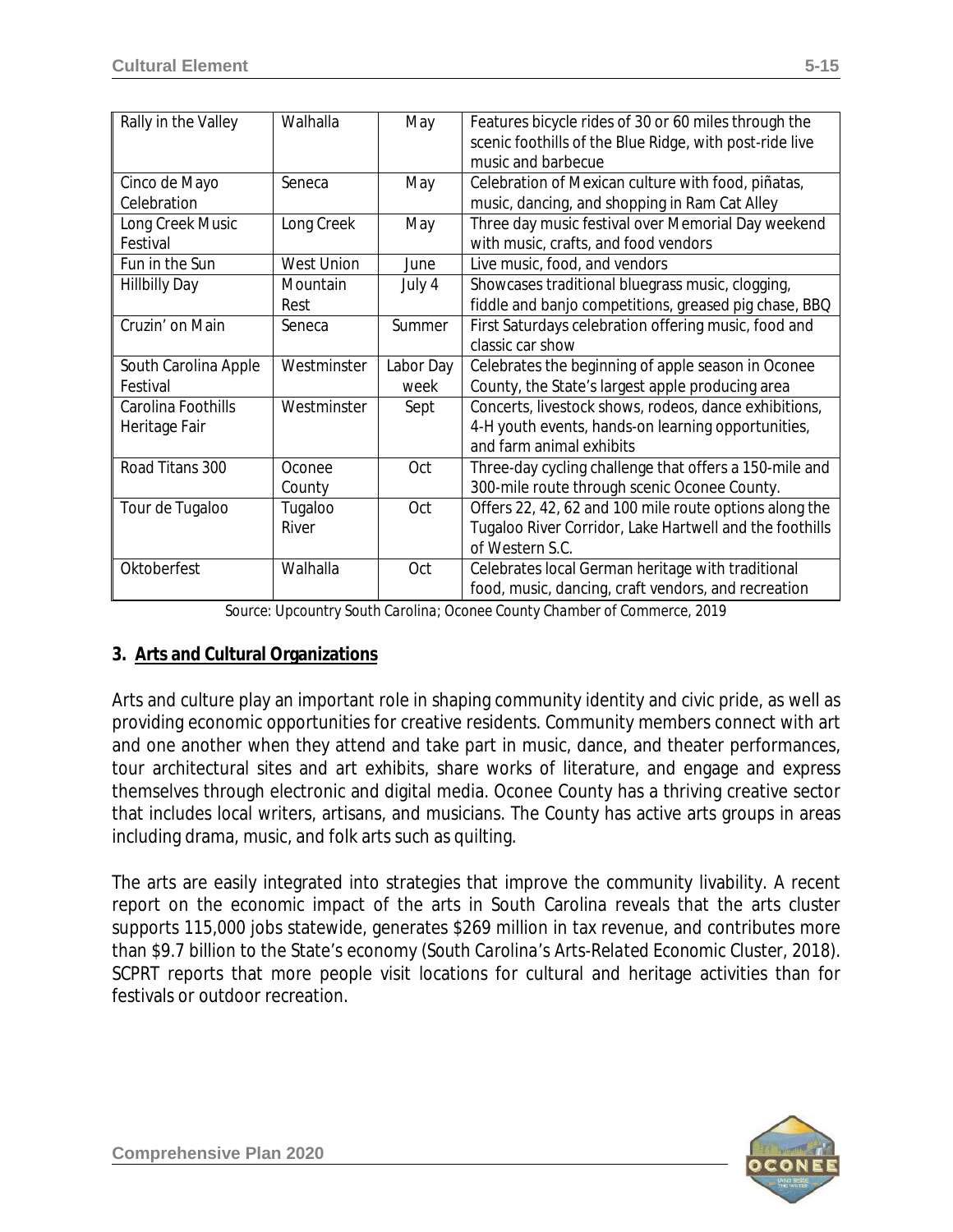### **4. Educational Institutions**

Communities that promote a philosophy of lifelong learning among residents are better positioned to successfully compete in a global economy and benefit from a more engaged citizenry. Arts education and music programs are provided to more than 10,400 students each year through the *School District of Oconee County*. The School District supports a countywide arts education program that includes high school chorus, guitar and piano classes, orchestra/strings program, art exhibits, theatre, visual arts, music appreciation and theory classes, and symphonic, concert and marching bands.

The most recent Strategic Plan for the District incorporates the goal of expanding "arts awareness, appreciation and experiential programs, along with arts-infused instructional approaches." Strategies to advance this goal include partnering with other community arts groups to expand the *Artists in Residency* and *Arts on the Green* programs, as well as the Young Appalachian Musicians program.

#### **5. Related Venues**

Oconee County has several agricultural tourism sites and facilities that strongly complement its historic, arts, and cultural resources. In addition to supporting the County's agricultural economy, agritourism attractions showcase the cultural and historical traditions of the community. A number of local farms have looked beyond traditional markets to diversify their operations through agritourism, incorporating farm tours and field trips, dinners, on-site farmto-table restaurants with markets, workshops, festivals, and u-pick operations. These operations are detailed in the *Agriculture Element*.

#### **6. Religious Institutions**

The faith community played an important role in the early development of Oconee County and its communities. The more than 200 churches and faith communities of various denominations in Oconee County are vital partners in broadening community access to cultural opportunities. These institutions continue to have a positive impact on the quality of life by holding events such as annual community concerts and reunions that preserve community and family histories, maintaining historic cemeteries, providing diverse youth activities and summer camps, and participating in festivals that showcase local food, talent, and crafts.

The faith community is also an essential partner in supporting the County's benevolent efforts, providing financial and personnel support for a wide range of activities including food banks, daily meal service, a homeless shelter, and a ride to work program. Several churches have combined resources to address the issue of homelessness and provide an outreach effort in the Utica area. The faith community is also leading the renovation of the former detention center that will provide a host of benevolent activities. Churches also often provide day care, preschool, and faith-based private school options for many families.

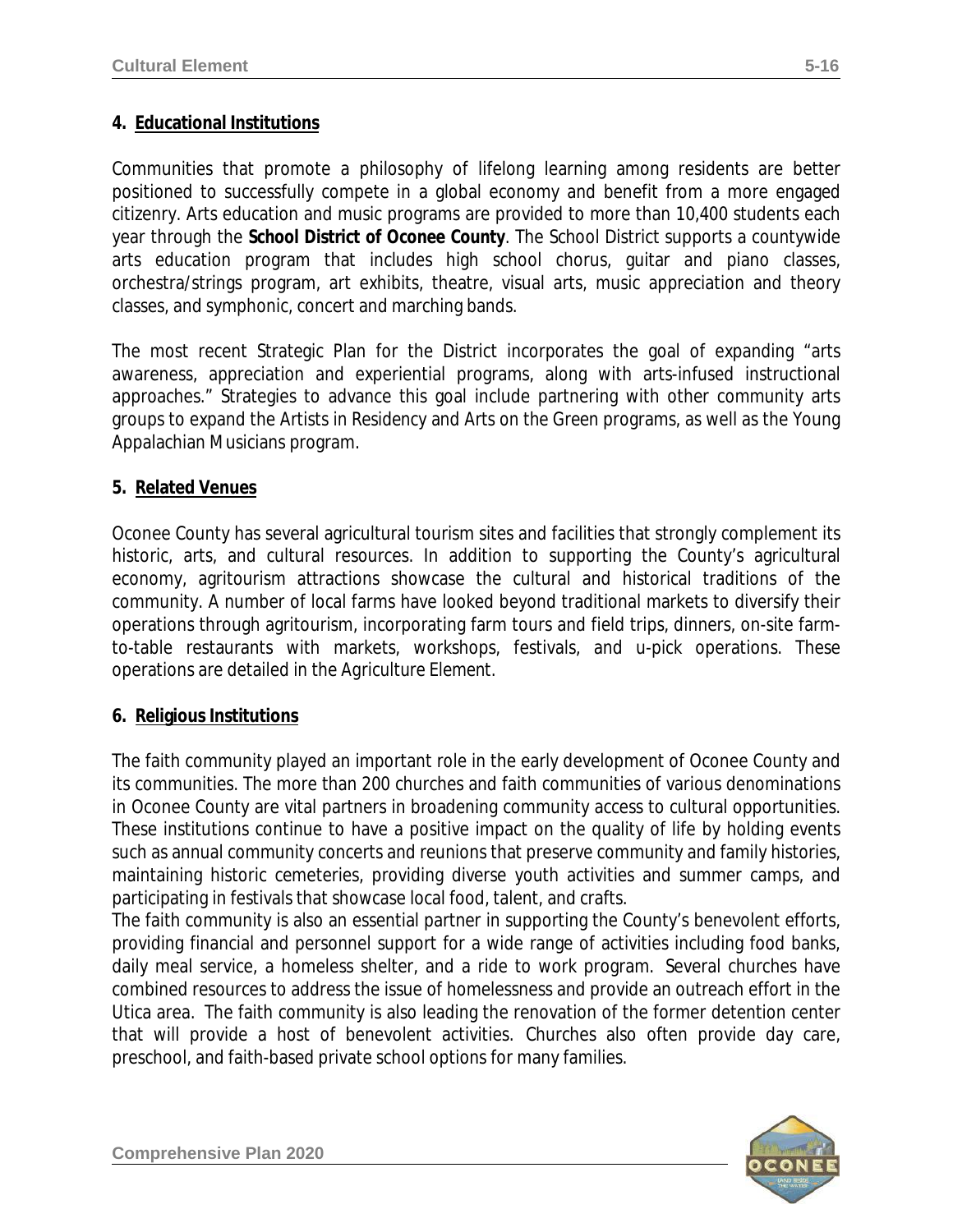# **7. Media**

Newspapers, magazines, television, and radio stations can be a key conduit of information about local cultural events and festivals. Although there are no network television stations located within Oconee County, local residents are served by major network affiliate stations based in the Greenville-Spartanburg area. One company publishes two newspapers in Oconee County. The Journal is published daily Tuesday through Sunday, and The Journal Limited is a free publication available weekly. Of the six radio stations based in the County, four are in Seneca, one is in Westminster, and one in Walhalla. Three of the stations broadcast country music, one contemporary religious programming, one adult contemporary music, and one urban contemporary.

# **8. Cultural Tourism**

Tourism has grown to a \$22.6 billion industry in South Carolina, accounting for nearly three percent of the State GDP (*U.S. Travel Association, 2019*). Tourism now supports one in ten jobs statewide. Domestic travelers to the State spent more than \$12 billion on transportation, lodging, food, entertainment, recreation, and incidentals. Sector spending also generates \$1.7 billion in State and local tax revenue. This equates to a tax burden transfer from residents to tourists of \$895 per household.

State data also shows that Oconee County benefitted from more than \$64 million in travel and tourism related expenditures, with \$3.3 million in local tax revenues in 2017. Tourism generated nearly \$10 million in local payroll. This activity ranked Oconee among the top half of South Carolina counties in total travel expenditures. Oconee County received \$406,825 in total accommodations tax allocations for fiscal year 2017-2018, with \$200,070 of the total remaining with the County and \$186,798 going to the City of Seneca, \$7,070 to the City of Walhalla, \$5,496 to the City of Westminster, \$4,253 to the Town of Salem, and \$3,138 to the Town of West Union *(SCPRT, 2018).*

Cultural tourism in particular offers significant economic opportunities for local businesses and residents through the creation of new retail and service markets in the areas of arts and culture, historical tours and sites, genealogy resources, agribusiness, specialty foods, and related products. In addition to visiting historic places and museums during their trips, heritage visitors enjoy shopping, parks, cultural events and festivals, and outdoor recreation activities such as hiking, boating, or biking. Such tourism is an attractive economic development resource for Oconee County as it preserves community character, instills local pride, promotes community investment, improves the overall quality of life, and generates local employment and entrepreneurial opportunities. The continued cooperation of public and private interests in marketing, preservation and revitalization, and programming for cultural tourism will position the County and its municipalities to continue building upon local heritage tourism assets that include historic sites of state and national significance, cultural attractions, festivals, outdoor events, and diverse culinary and retail offerings.

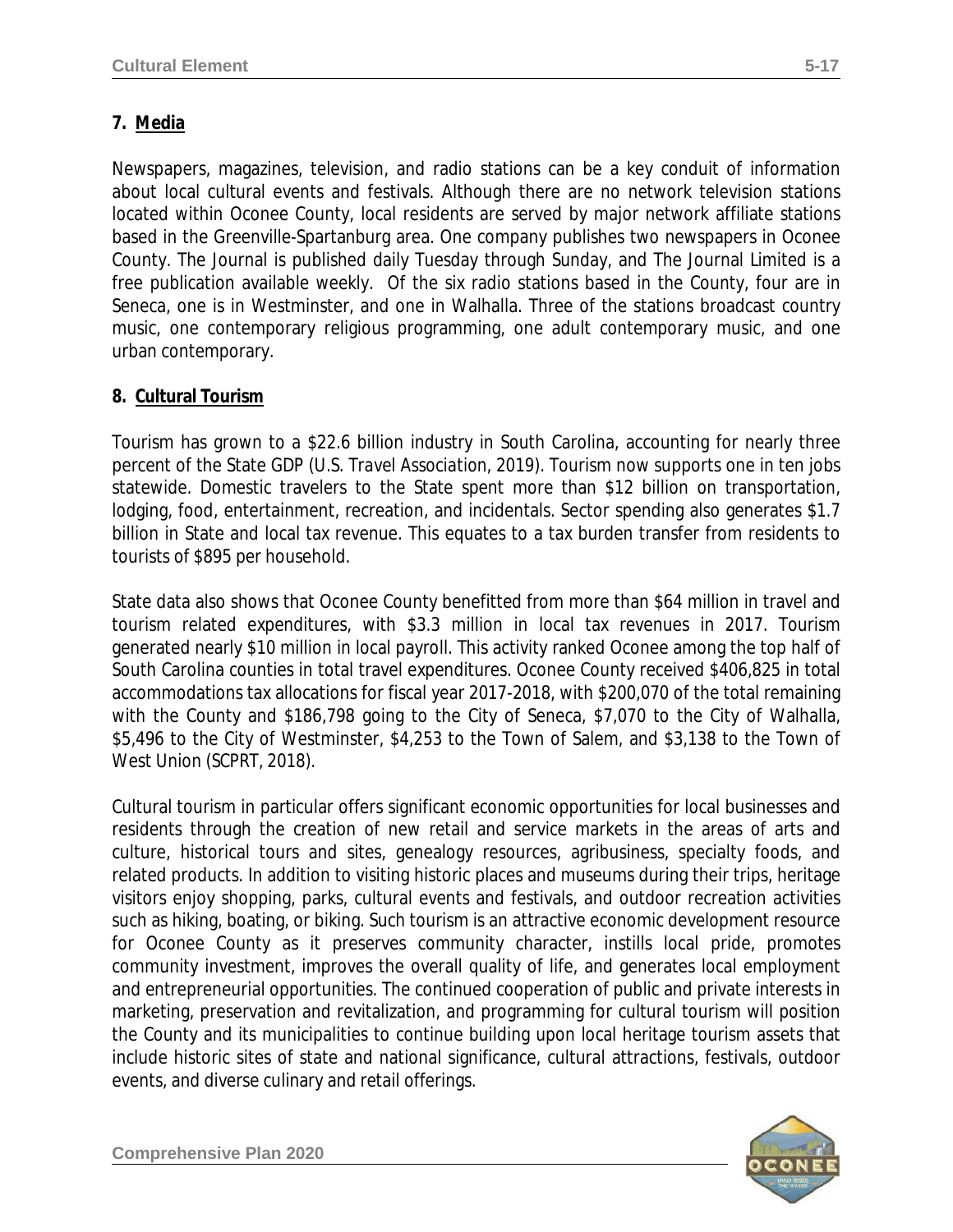The *South Carolina Department of Parks, Recreation and Tourism* (SCPRT) is a cabinet agency assigned to operate and manage South Carolina's State Parks, market the State as a preferred vacation destination, and provide assistance to local communities for development and promotion of parks, recreation and tourism. SCPRT offers annual grants to support local governments and nonprofits in developing marketing and generating visitors to the state (Table 5-7).

| <b>Grant Program</b> | Summary                                 | Eligibility                 | Amount                     |
|----------------------|-----------------------------------------|-----------------------------|----------------------------|
| Emerging             | Seeks to generate new visitation        | • 501(c) non-profit charged | \$100,000 to               |
| Destination          | through select tourism advertising      | with marketing tourism      | \$200,000                  |
| Marketing            | activities for highly-developed,        | for specific city or        | $(2:1 \text{ cash match})$ |
|                      | emerging tourism destinations           | unincorporated area         |                            |
| Destination-         | Supports destination specific           | • Qualified tourism         | $$250,000+$                |
| Specific Tourism     | advertising that generate a proven      | partners                    | (2:1 cash match)           |
| Marketing            | economic return for the State           |                             |                            |
| Sports Tourism       | Recruits new sporting events that       | • Nonprofit tourism or      | Up to \$50,000             |
| Advertising and      | enhance resident quality of life and    | sports-related              | $(1:1 \text{ match})$      |
| Recruitment          | generate significant economic impact    | organizations, applying     |                            |
|                      | to local communities through            | through local               |                            |
|                      | additional participant/visitor spending | governments                 |                            |
| Tourism              | Expand economic benefits of tourism     | SC tourism regions and      | Up to \$100,000            |
| Advertising          | across the state by providing           | organizations engaged in    | $(1:1$ and $2:1$           |
|                      | competitive, matching grant funds to    | tourism marketing           | match)                     |
|                      | qualified tourism marketing partners    | - Local government/non-     |                            |
|                      | for direct tourism advertising          | profits attracting out-of-  |                            |
|                      | expenditures in Festivals and Events,   | market visitors to          |                            |
|                      | <b>Attractions, and Destinations</b>    | destination, event or       |                            |
|                      |                                         | attraction                  |                            |
| Undiscovered         | Assists communities and nonprofits      | County/municipal            | \$100,000 to               |
| <b>SC</b>            | with development of publicly owned      | governments with ATAX       | \$200,000                  |
|                      | tourism products and attractions that   | distributions of \$550,000  | $(1:1 \text{ match})$      |
|                      | encourage visitation to the State       | or less                     |                            |

| Table 5-7. Cultural and Heritage Tourism Support Opportunities |  |  |
|----------------------------------------------------------------|--|--|
|                                                                |  |  |

*Source: S.C. Department of Parks, Recreation and Tourism, 2019*

The Oconee County Parks, Recreation & Tourism Commission serves as the *Accommodations Tax Advisory Committee*. The Committee advises Oconee County Council on the expenditures of revenue generated from accommodations tax. Grants are made to local organizations for promotion of tourism related arts and cultural events and the construction, maintenance, and operation of civic and cultural facilities.

*Discover Upcountry Carolina Association* is designated by the South Carolina Department of Parks, Recreation and Tourism (SCPRT) as one of the State's eleven official regional tourism development and promotion agencies. Established in 1978, the Association serves Anderson, Cherokee, Greenville, Oconee, Pickens, and Spartanburg Counties. The goal of the Committee is to support efforts that attract tourists from outside the Oconee County area and that generate

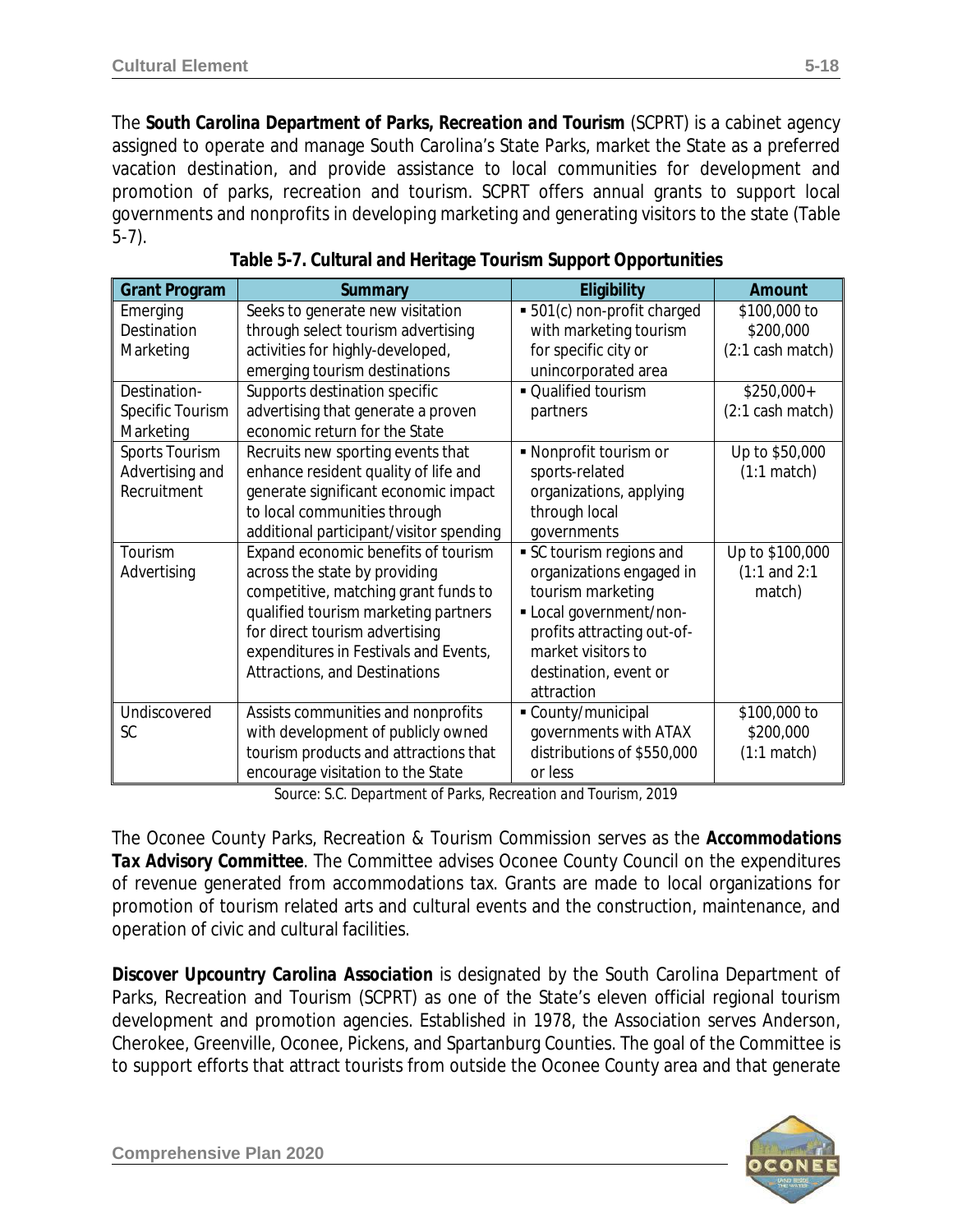overnight accommodations. Recent funding has been awarded to festivals, park improvements, and renovation and repair of historic structures.

*Visit Oconee SC*, formerly the Mountain Lakes Convention and Visitors Bureau, is the destination marketing organization focused on bringing visitors into Oconee County to visit, stay, dine, and shop. Local businesses, restaurants, lodging, arts and cultural events, and recreational opportunities throughout Oconee County are highlighted through newsletters, social media, and visitor guides.

# **D. GOALS, OBJECTIVES AND STRATEGIES FOR IMPLEMENTATION**

Cultural resources, activities, and opportunities are prominent and essential elements of community life, contributing to the vibrancy, place, and identity of the County and the quality of life and well-being of its residents. Rural communities with attractive cultural, scenic, and historical resources are among the fastest growing heritage tourism destinations. A concerted effort to preserve and enhance the community's rich cultural resources base will continue to contribute to the appeal of Oconee County as a desirable place to work and live and as a tourism and retirement destination.

The goals, objectives and strategies for implementation (GOIS) table summarizes the actions that will be undertaken in the coming decade to achieve the goals and objectives identified in the *Cultural Element*.

|                                                                                                                                                                                                                |                                                                                       | <b>Time Frame</b><br>for |
|----------------------------------------------------------------------------------------------------------------------------------------------------------------------------------------------------------------|---------------------------------------------------------------------------------------|--------------------------|
| Goals/Objectives/Strategies                                                                                                                                                                                    | <b>Accountable Agencies</b>                                                           | Evaluation               |
| Goal 5.1. Protect the historic and cultural heritage of Oconee County, as embodied and reflected in its<br>historic structures, sites, and districts.                                                          |                                                                                       |                          |
| Objective 5.1.1. Emphasize the importance of historic and cultural resources in the policies, plans, and<br>ordinances of local governments to ensure that the unique character of the County is preserved and |                                                                                       |                          |
| enhanced.                                                                                                                                                                                                      |                                                                                       |                          |
| Strategy 5.1.1.1. Identify and address the protection of<br>historical and cultural resources through County and municipal<br>land use plans and regulations.                                                  | • Oconee County<br>• Municipalities                                                   | 2025                     |
| Strategy 5.1.1.2. Enhance the visual and aesthetic character of<br>the County and its municipalities using codes enforcement,<br>architectural review boards, and other measures as<br>appropriate.            | • Oconee County<br>• Municipalities                                                   | 2021                     |
| Strategy 5.1.1.3. Survey, list, and record the County's<br>archaeological and historical assets, and inventory and add<br>potential sites within the County that have historical and<br>cultural significance. | • Oconee County<br>• Municipalities<br>• SC Archives and History<br>• Property Owners | 2020                     |

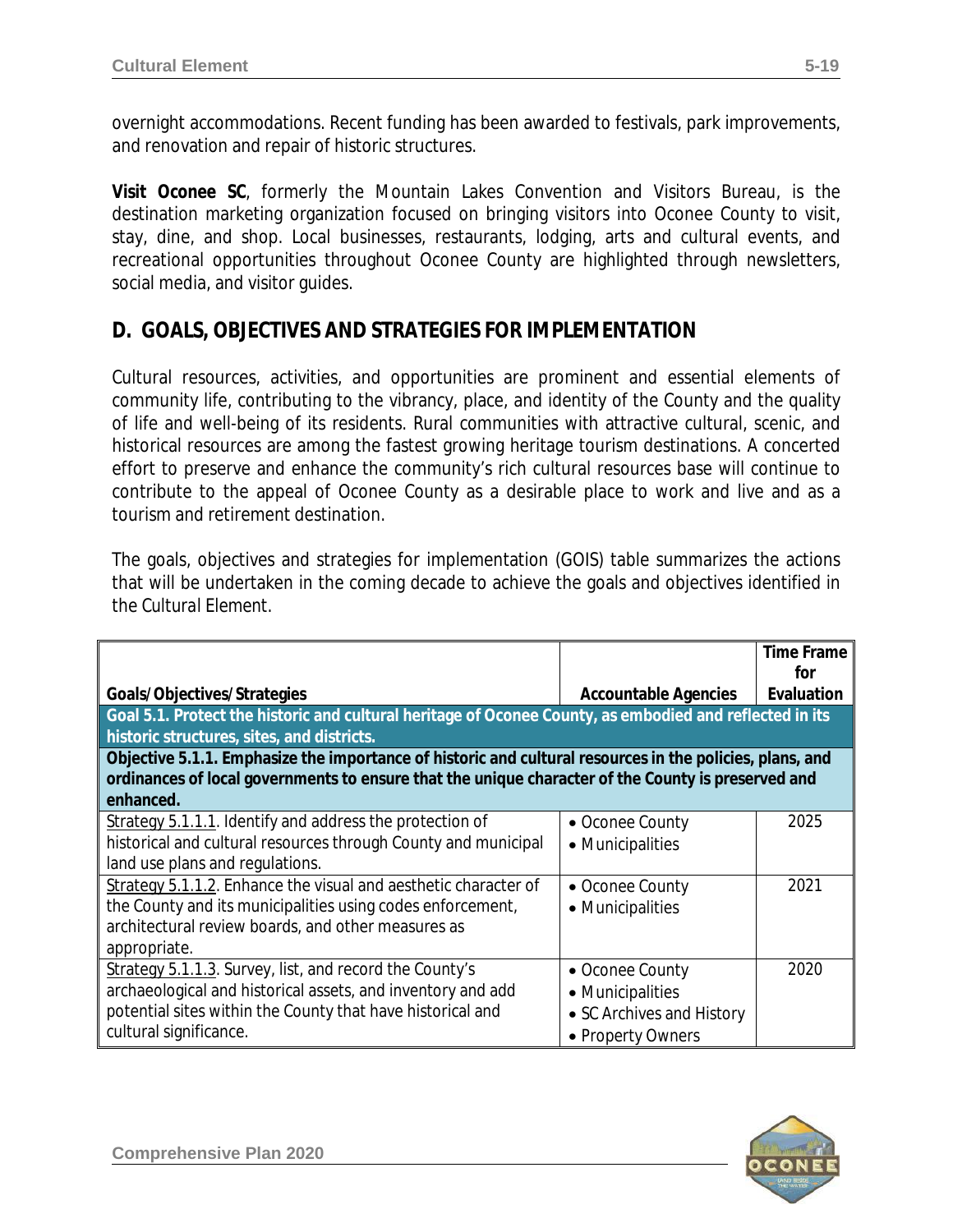|                                                                                                         |                                         | <b>Time Frame</b> |
|---------------------------------------------------------------------------------------------------------|-----------------------------------------|-------------------|
| Goals/Objectives/Strategies                                                                             | <b>Accountable Agencies</b>             | for<br>Evaluation |
| Objective 5.1.2. Protect local sites, structures and districts which represent or reflect elements of   |                                         |                   |
| cultural, social, economic, political, and architectural history at the community, County, regional and |                                         |                   |
| state levels.                                                                                           |                                         |                   |
| Strategy 5.1.2.1. Promote the on-going improvement and                                                  | • Oconee County                         | 2021              |
| maintenance of property condition and appearance of historic<br>structures and districts.               | • Municipalities                        |                   |
|                                                                                                         | • Nonprofits                            |                   |
|                                                                                                         | • Property Owners/<br><b>Businesses</b> |                   |
|                                                                                                         | • Neighborhood                          |                   |
|                                                                                                         | Associations                            |                   |
| Strategy 5.1.2.2. Encourage the adaptive reuse of historic or                                           | • Oconee County                         | 2025              |
| architecturally significant buildings that connect the County and                                       | • Municipalities                        |                   |
| its communities with their histories.                                                                   | • Property Owners                       |                   |
| Strategy 5.1.2.3. Explore the purchase and adaptive reuse of                                            | • Oconee County                         | 2021              |
| the Utica Mill site.                                                                                    | • City of Seneca                        |                   |
|                                                                                                         | • Private Businesses/                   |                   |
|                                                                                                         | Nonprofits                              |                   |
| Strategy 5.1.2.4. Educate the public and businesses on the                                              | • Oconee County                         | 2025              |
| economic and cultural benefits of historic preservation and                                             | • Municipalities                        |                   |
| available incentives.                                                                                   |                                         |                   |
| Strategy 5.1.2.5. Work with the School District of Oconee                                               | • School District of                    | 2030              |
| County School and private schools to establish and deliver                                              | Oconee County (SDOC)                    |                   |
| programs on historic preservation and community history.                                                | • Private and Home                      |                   |
|                                                                                                         | Schools                                 |                   |
| Goal 5.2. Strengthen countywide access, involvement, and appreciation of the arts.                      |                                         |                   |
| Objective 5.2.1. Strengthen the creative capacity of the community by providing all County residents    |                                         |                   |
| with diverse opportunities for arts participation.                                                      |                                         |                   |
| Strategy 5.2.1.1. Encourage residents to connect with one                                               | • Oconee County                         | On-Going          |
| another and their communities through a strong awareness of                                             | $\bullet$ SDOC                          |                   |
| and commitment to local history and historic places, as well as                                         | • Museums and Historic                  |                   |
| a deep appreciation for the arts.                                                                       | <b>Sites</b>                            |                   |
| Strategy 5.2.1.2. Increase the awareness of Oconee County                                               | • Fine/Performing Arts                  | On-Going          |
| residents of all ages and income levels in visual, performing,                                          | Centers                                 |                   |
| and literary arts, and cultural programming.                                                            | $\bullet$ SDOC                          |                   |
|                                                                                                         | • Other Cultural and Arts<br>Groups     |                   |
| Strategy 5.2.1.3. Support the School District of Oconee County                                          | $\bullet$ SDOC                          | 2025              |
| and community arts groups in maintaining a comprehensive                                                | • Oconee County                         |                   |
| arts program in local schools, including the Arts-in-Education                                          | • Artists and Arts Groups               |                   |
| programs to expose students to a lifetime of visual and                                                 | • Employers                             |                   |
| performing arts, music, and creative writing.                                                           |                                         |                   |

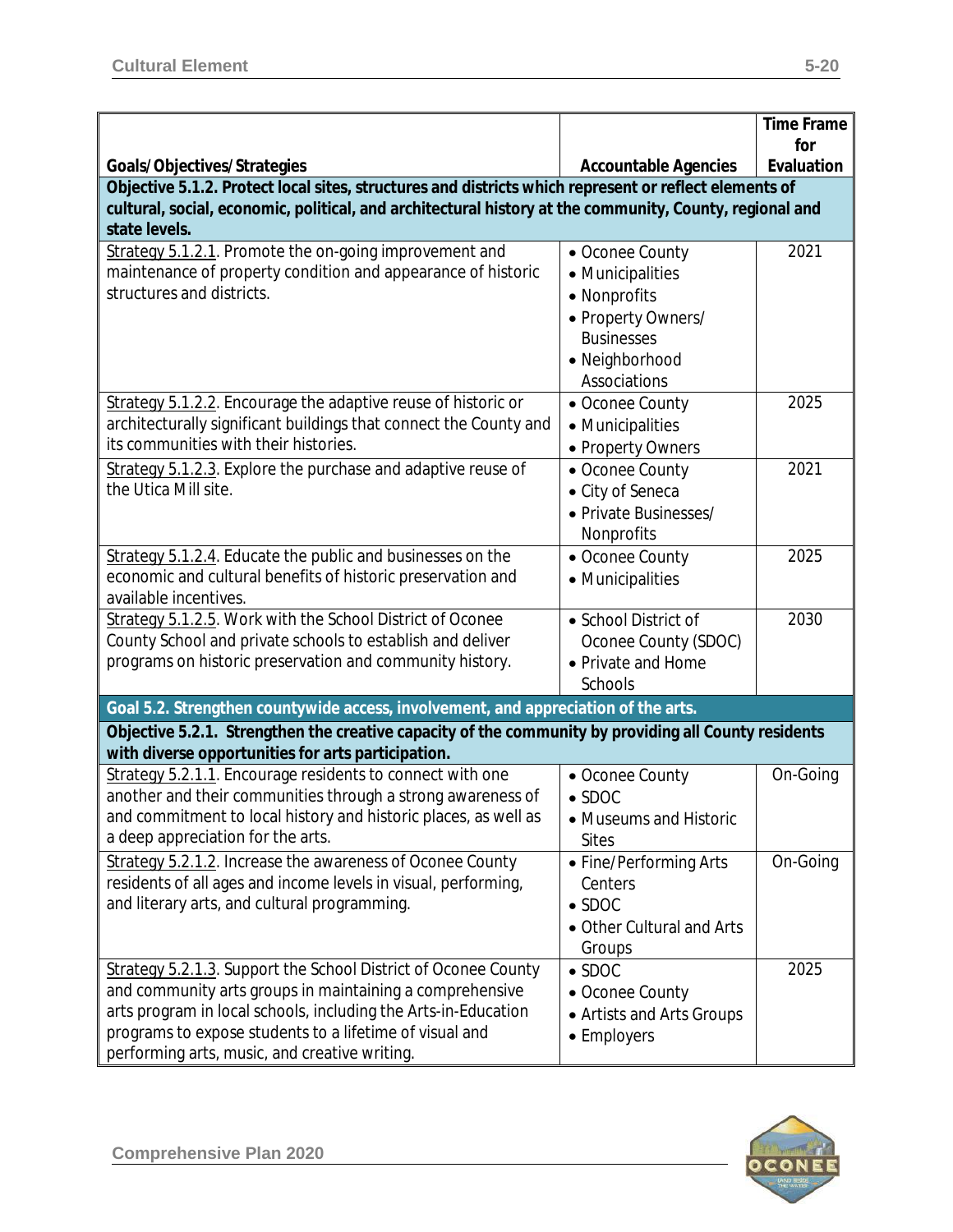|                                                                                                                                                                                                      |                             | <b>Time Frame</b> |  |
|------------------------------------------------------------------------------------------------------------------------------------------------------------------------------------------------------|-----------------------------|-------------------|--|
| Goals/Objectives/Strategies                                                                                                                                                                          | <b>Accountable Agencies</b> | for<br>Evaluation |  |
| Strategy 5.2.1.4. Enable residents of all ages to acquire                                                                                                                                            | $\bullet$ SDOC              | On-Going          |  |
| knowledge and skills in the arts by supporting arts projects that                                                                                                                                    | • Cultural and Arts         |                   |  |
| address lifelong learning.                                                                                                                                                                           | Groups                      |                   |  |
| Strategy 5.2.1.5. Promote opportunities for volunteerism and                                                                                                                                         | • Oconee County             | On-Going          |  |
| sponsorships of tourism, cultural, and recreational offerings.                                                                                                                                       | • Municipalities            |                   |  |
|                                                                                                                                                                                                      | • Cultural Organizations    |                   |  |
|                                                                                                                                                                                                      | • Businesses/Employers      |                   |  |
| Objective 5.2.2. Strengthen the creative and operational capacity of existing community arts and                                                                                                     |                             |                   |  |
| cultural organizations.                                                                                                                                                                              |                             |                   |  |
| Strategy 5.2.2.1. Increase local arts funding by supporting arts                                                                                                                                     | • Oconee County             | 2030              |  |
| organizations in federal and state grants applications, as well as                                                                                                                                   | • Municipalities            |                   |  |
| corporate and private funding.                                                                                                                                                                       | • Private Businesses/       |                   |  |
|                                                                                                                                                                                                      | Nonprofits                  |                   |  |
| Strategy 5.2.2.2. Maximize funding from sources including the                                                                                                                                        | • Oconee County             | 2030              |  |
| National Endowment for the Arts, the S.C. Arts Commission, the                                                                                                                                       | • Cultural and Arts         |                   |  |
| S.C. Humanities Council and the S.C. Department of Parks,                                                                                                                                            | Groups                      |                   |  |
| Recreation and Tourism.                                                                                                                                                                              |                             |                   |  |
| Strategy 5.2.2.3. Continue to support cultural and arts venues                                                                                                                                       | • Oconee County             | 2030              |  |
| through annual appropriation of accommodations tax                                                                                                                                                   | • Municipalities            |                   |  |
| revenues.                                                                                                                                                                                            |                             |                   |  |
| Strategy 5.2.2.4. Encourage volunteer involvement in cultural                                                                                                                                        | • Cultural and Arts         | On-Going          |  |
| programming, organizations and events by community, faith-                                                                                                                                           | Groups                      |                   |  |
| based, and civic groups, as well as businesses.                                                                                                                                                      | • Faith-based               |                   |  |
|                                                                                                                                                                                                      | Organizations               |                   |  |
|                                                                                                                                                                                                      | $\bullet$ SDOC              |                   |  |
|                                                                                                                                                                                                      | • Civic and Community       |                   |  |
|                                                                                                                                                                                                      | groups                      |                   |  |
| Goal 5.3. Leverage the County's historic and cultural assets as an economic development resource.<br>Objective 5.3.1. Integrate the County's heritage into the overall economic development process, |                             |                   |  |
| especially as it relates to building a cultural tourism industry.                                                                                                                                    |                             |                   |  |
| Strategy 5.3.1.1. Maintain and communicate a shared vision                                                                                                                                           | • Oconee County             | 2021              |  |
| and guiding principles for tourism and recreation development                                                                                                                                        | • Municipalities            |                   |  |
| in Oconee County among the public and private sectors.                                                                                                                                               | • Museums/Arts              |                   |  |
|                                                                                                                                                                                                      | Organizations               |                   |  |
|                                                                                                                                                                                                      | • Business Owners           |                   |  |
|                                                                                                                                                                                                      | • Oconee Chamber of         |                   |  |
|                                                                                                                                                                                                      | Commerce                    |                   |  |